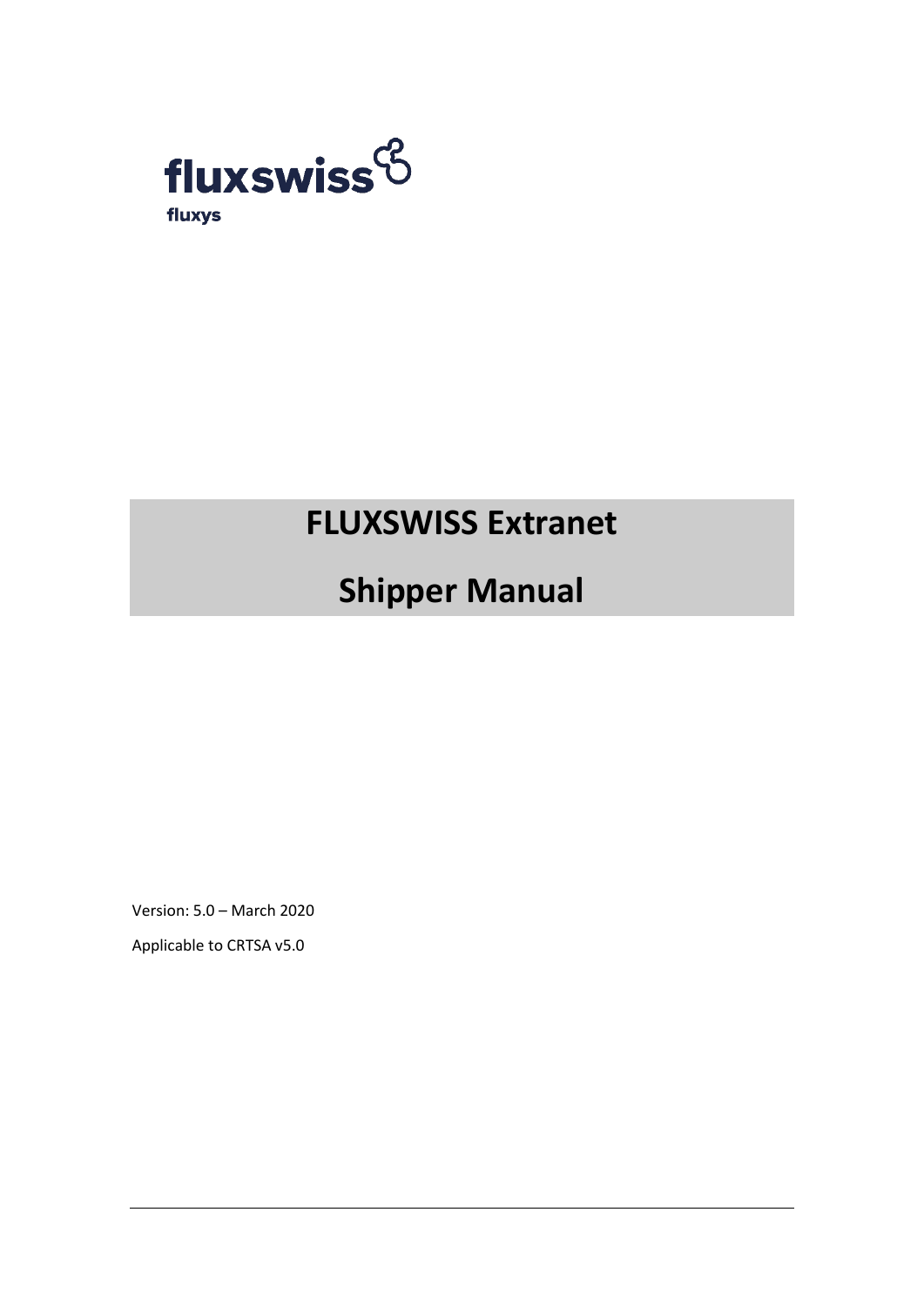# **Contents**

| $\mathbf{1}$ . |  |
|----------------|--|
| 1.1            |  |
| 1.2            |  |
| 1.3            |  |
| 2.             |  |
| З.             |  |
| 4.             |  |
| 4.1            |  |
| 4.2            |  |
| 4.3            |  |
| 4.4            |  |
| 4.4.1          |  |
| 4.4.2          |  |
| 5.             |  |
| 5.1            |  |
| 5.2            |  |
| 6.             |  |
| 7.             |  |
| 8.             |  |
| 9.             |  |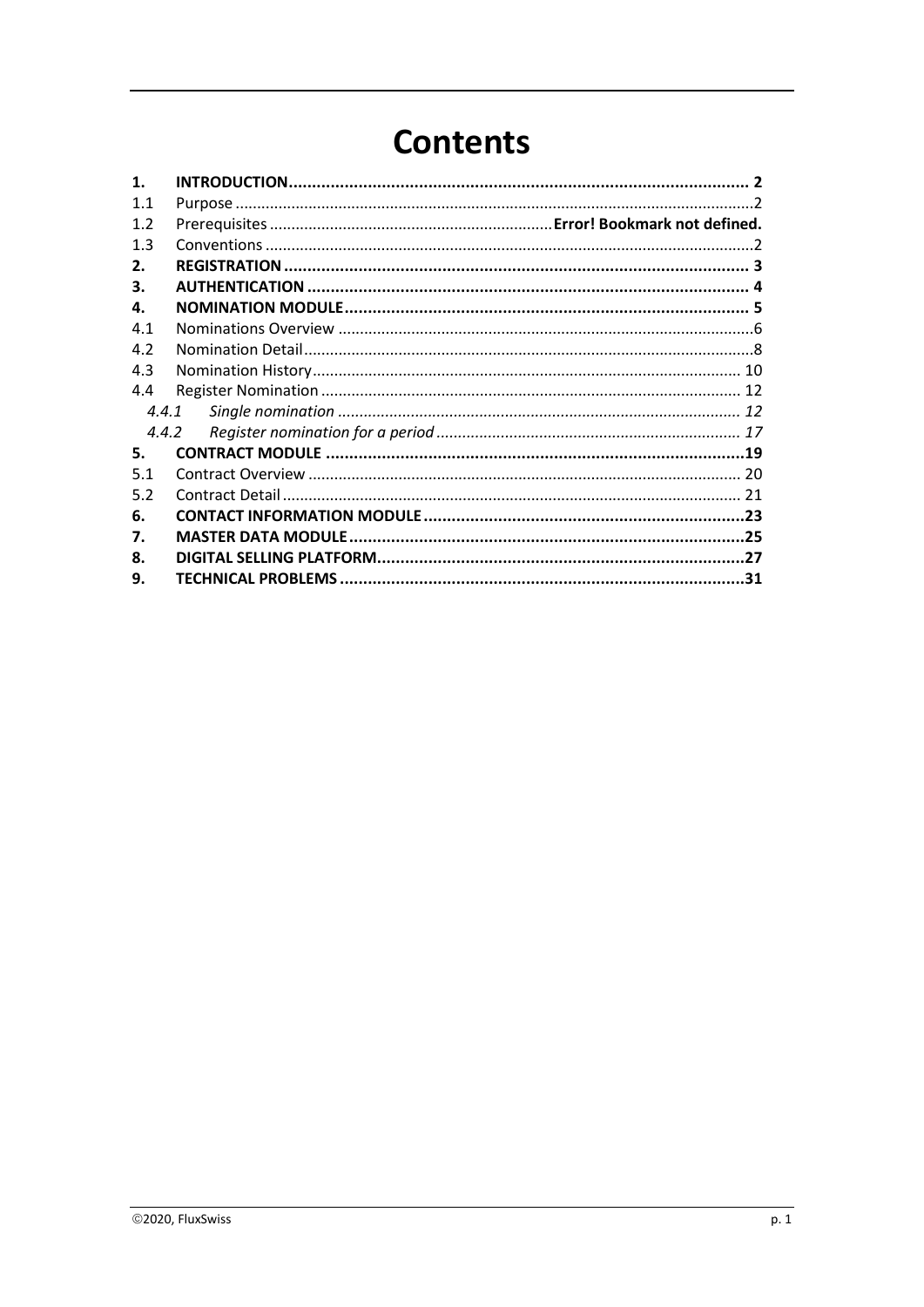#### Introduction

# <span id="page-2-0"></span>**1. Introduction**

# <span id="page-2-1"></span>*1.1 Purpose*

This Shipper Manual is intended for the FluxSwiss' Shippers and explains the functionalities of the FluxSwiss nomination portal GFMLite ("Extranet"). Shippers should comply with the prerequisites described in the next paragraph.

### *1.2 Prerequisites*

- The site is currently supported on Internet Explorer 11 (IE 11), Chrome (version 54.0.2840.71 m) and Firefox (version 49.0.1). The support on updated versions of browsers will be notified.
- JavaScript must be enabled. This enhances the user experience.
- SSL 3.0 must be enabled for security reasons.
- The Shipper must be registered and authenticated.

# <span id="page-2-2"></span>*1.3 Conventions*

The following conventions apply throughout the Fluxswiss Extranet:

- Gas nominations for injections into the Swiss grid are always positive.
- Gas nominations for withdrawals from the Swiss transport grid are always negative.
- Integers are always separated from digitals by a comma (',') whereas the digit ('.') is used as 1000 separator.
- By default, nomination quantities are displayed in the energy unit kWh.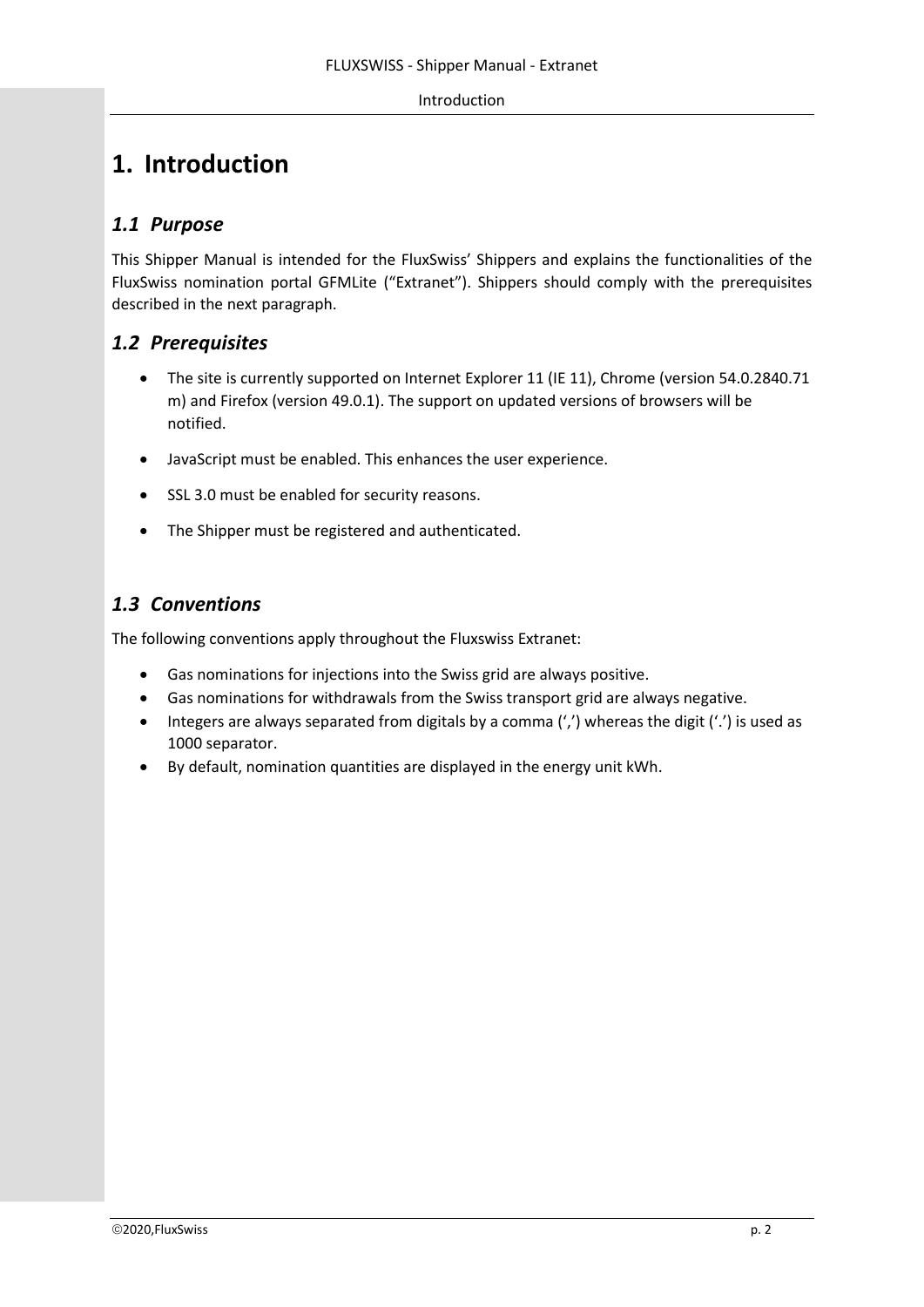Registration

# <span id="page-3-0"></span>**2. Registration**

Before being able to access the Extranet the Shipper must have received a User name and a Password from FluxSwiss. This happens via an e-mail sent to the Shipper.

The Extranet can be accessed via the site which can be found here:

[https://extranet.fluxswiss.com](https://extranet.fluxswiss.com/)

| fluxswiss <sup>6</sup><br>fluxys          | FLUXSWISS EXTRANET |
|-------------------------------------------|--------------------|
| <b>LOG ON TO GFMLITE</b>                  |                    |
| Please enter your user name and password. |                    |
| User name                                 |                    |
| Password                                  |                    |
|                                           |                    |

Contact: FluxSwiss dispatching - 0044 (0) 845 164 5079

#### *Authentication screen*

The first time the Shipper opens the online Extranet site, he must enter the given User name and Password. If this combination is correct, the user will be prompted to change their password on the 'change password screen' shown below. The new password must comply with several rules, which are indicated on the right of the screen. Once the Password has been changed the Shipper will receive an email notifying him of this.. The Password can then be used going forwards.

In case no e-mail arrives, please contact FluxSwiss to modify the e-mail address. (Contact information can be found in section 'Technical problems' at the end of this document.)

| Shipper Name:<br><b>User Name: ITGUARD</b><br><b>Shipper Code:</b>                                                                                                        |
|---------------------------------------------------------------------------------------------------------------------------------------------------------------------------|
|                                                                                                                                                                           |
| <b>PASSWORD POLICY</b>                                                                                                                                                    |
| . Passwords must be different from the previous one<br>- Passwords will contain at least (1) upper case letter<br>- Passwords will contain at least (1) lower case letter |
| . Passwords will contain at least (1) number or special character<br>- Passwords will contain at least (6) characters in length                                           |
|                                                                                                                                                                           |
|                                                                                                                                                                           |

*Change Password screen – used in the registration process*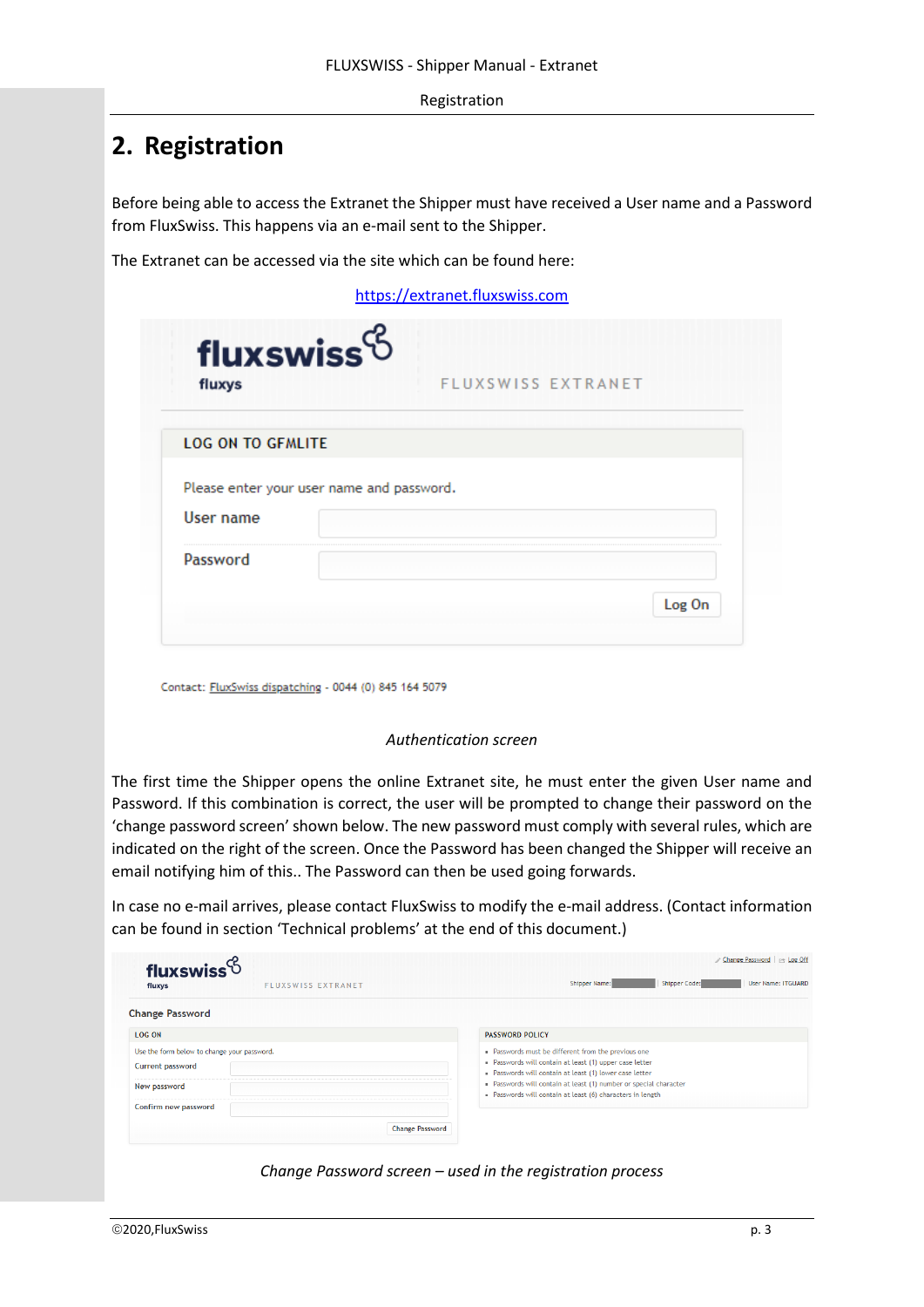#### Authentication

# <span id="page-4-0"></span>**3. Authentication**

After registration, the Shipper can access the website if authenticated. In order to be authenticated, the Shipper must fill in his User name and his Password (that was changed during registration). Click the Log On button.

When the correct combination of User name and Password is provided, the Shipper is transferred to Extranet . If any of these conditions are not met, the reason will be shown in red.

| fluxys                   | FLUXSWISS EXTRANET                        |
|--------------------------|-------------------------------------------|
| <b>LOG ON TO GFMLITE</b> |                                           |
|                          | Please enter your user name and password. |
| User name                |                                           |
| Password                 |                                           |
|                          | Log On                                    |

Contact: FluxSwiss dispatching - 0044 (0) 845 164 5079

#### *Authentication screen*

Once registered and authenticated the Shipper will be taken to the Home screen after logging in. From here the Shipper will be able to access the following modules;

- Nominations
- Contracts
- Contact Information
- Master Data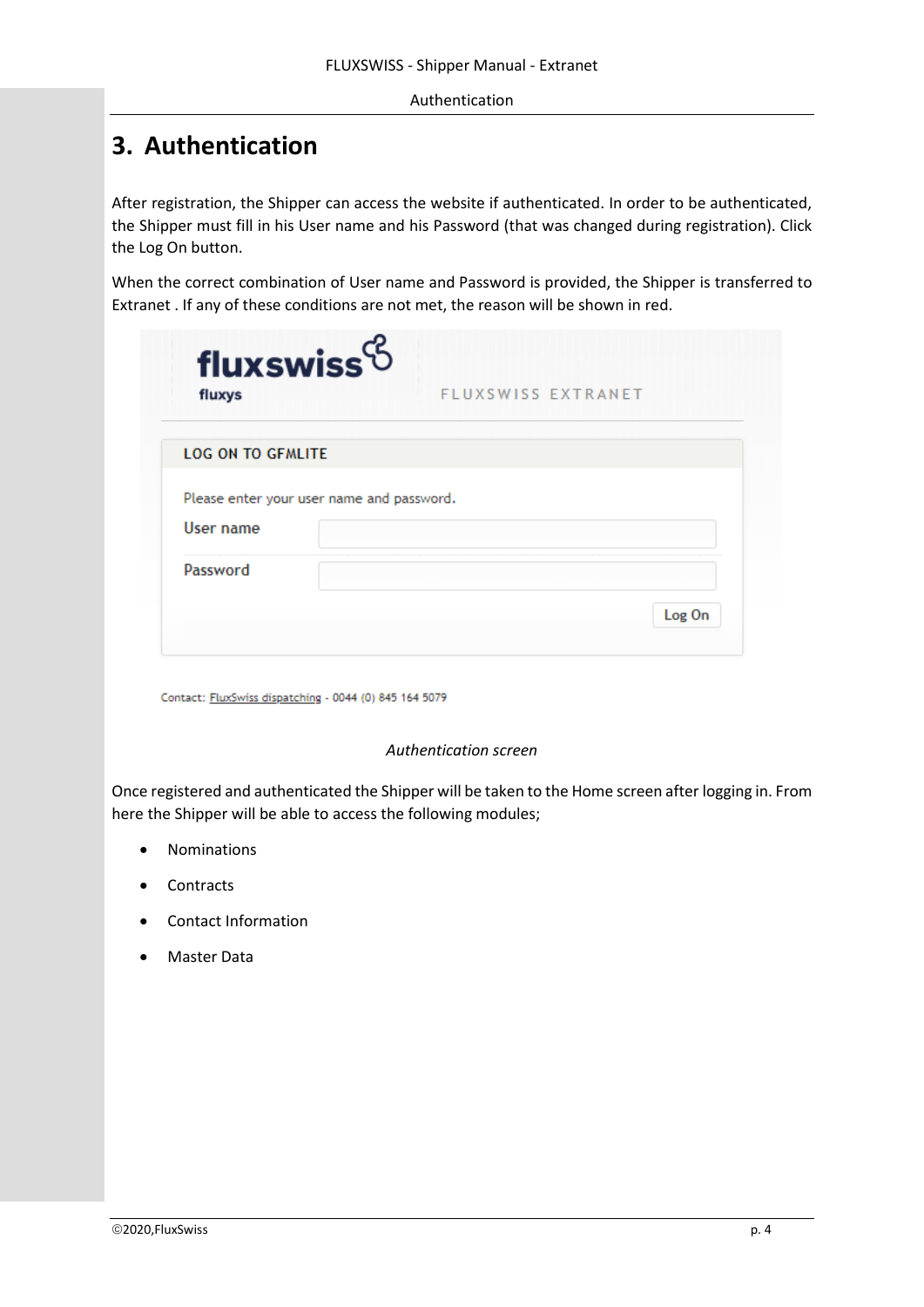# <span id="page-5-0"></span>**4. Nomination Module**

| fluxys | fluxswiss $6$                     | <b>FLUXSWISS EXTRANET</b>                             |  | Shipper Name: | <b>Shipper Code:</b> | Change Password   24 Log Off<br>User Name: ITGUARD |
|--------|-----------------------------------|-------------------------------------------------------|--|---------------|----------------------|----------------------------------------------------|
| Home   |                                   | Nominations Contracts Contact Information Master Data |  |               |                      |                                                    |
|        | <b>Nominations Overview</b>       |                                                       |  |               |                      |                                                    |
|        | Contact: Flui Register Nomination | 15079                                                 |  |               |                      |                                                    |
|        |                                   |                                                       |  |               |                      |                                                    |

*Menu Toolbar*

The Shipper can access this module via the toolbar menu at the top. By hovering over the Nominations menu, the Shipper is presented with two sub menus; Nominations Overview and Register Nomination.

Via the Nominations Overview screen the Shipper can look up their latest nominations as well as their nominations over a date range of 31 days or less. He then also has the possibility to view all the nominations that he made on a specific Gas Day for a specific contract.

Via the Register Nomination screen the Shipper has the possibility to register a new nomination or renomination.

These screens are explained in further detail in the following chapters.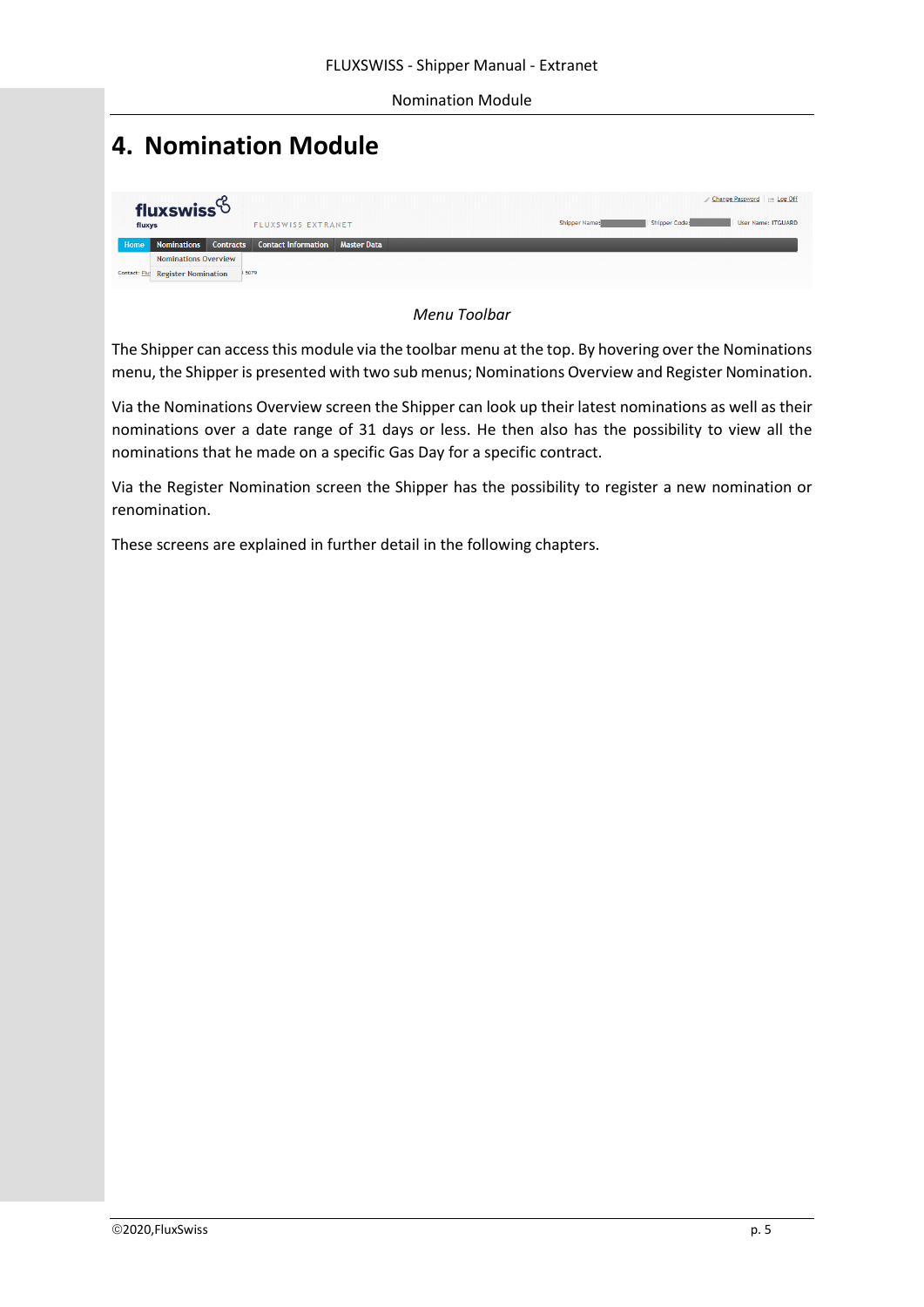### <span id="page-6-0"></span>*4.1 Nominations Overview*

| Home                           | <b>Nominations</b> | <b>Contracts</b> |                  | <b>Contact Information</b> | <b>Master Data</b>           |                     |                          |                  |                                       |
|--------------------------------|--------------------|------------------|------------------|----------------------------|------------------------------|---------------------|--------------------------|------------------|---------------------------------------|
| <b>Nominations Overview</b>    |                    |                  |                  |                            |                              |                     |                          |                  |                                       |
| <b>NOMINATION FILTER</b>       |                    |                  |                  |                            |                              |                     |                          |                  |                                       |
| <b>Start Gas Day</b>           |                    | 01/11/2016       |                  |                            |                              |                     |                          |                  |                                       |
| <b>End Gas Day</b>             |                    | 12/11/2016       |                  |                            |                              |                     |                          |                  | <b>Q</b> Find Nominations             |
| <b>Action</b><br>$\Rightarrow$ | <b>Gas Day</b>     |                  | $\div$ Contract  |                            | $\div$ Path                  | $\div$ Source (kWh) | $\div$ Destination (kWh) | $\div$ Confirmed | $\bullet$ Registration Time $\bullet$ |
| $\bullet$                      | 01/11/2016         |                  | <b>C_EH2TEST</b> |                            | Wallbach - PassoGries        | 1.008.000           | $-1.008,000$             |                  | 13/10/2016 9:59:31                    |
| $\bullet$                      | 02/11/2016         |                  | <b>C EH2TEST</b> |                            | Wallbach - PassoGries        | 750                 | $-750$                   |                  | 17/10/2016 13:07:11                   |
| $\bullet$                      | 03/11/2016         |                  | C EH2TEST        |                            | <b>Wallbach - PassoGries</b> | 4.800               | $-4.800$                 |                  | 17/10/2016 13:10:16                   |
| $\bullet$                      | 05/11/2016         |                  | C EH2TEST        |                            | <b>Wallbach - PassoGries</b> | 9.600               | $-9.600$                 |                  | 17/10/2016 13:09:05                   |
| $\bullet$                      | 12/11/2016         |                  | <b>C_EH2TEST</b> |                            | Wallbach - PassoGries        | 2.300.000           | $-2.300.000$             |                  | 17/10/2016 13:11:24                   |

#### *Nominations Overview screen*

On opening the current and next Gas Day will be selected by default. The shipper can change this to the required date range of the nominations they want to view (up to 31 days at a time). .. Pressing 'Find Nominations' will then display the nominations within that date range.

| <b>Filter</b> | <b>Description</b>                               |
|---------------|--------------------------------------------------|
| Start Gas Day | MANDATORY - the beginning of the Gas Day period. |
| End Gas Day   | MANDATORY - the end of the Gas Day period.       |

The latest nominations made for the specified filter will then be displayed. Not all registered nominations are shown, only the most recent ones for the Gas days selected.

In order to view the details of a nomination, the Shipper must click on a row in the table. This will navigate the Shipper to the Nomination Detail screen.

| <b>Field</b>             | <b>Description</b>                                                                   |
|--------------------------|--------------------------------------------------------------------------------------|
| Action                   | Navigates to the detail of the nomination upon clicking the row.                     |
| Gas Day                  | Gas Day for which the nomination is made.                                            |
| Contract                 | Contract for which the nomination is made.                                           |
| Path                     | Path for which the nomination is made.                                               |
| Source                   | The total capacity that will enter the Delivery point.                               |
| Destination              | The total capacity that will leave the Redelivery point.                             |
| Confirmed                | Indicates whether the nomination has been confirmed or not.                          |
| <b>Registration Time</b> | The date and time (local time) at which the nomination was<br>received by FluxSwiss. |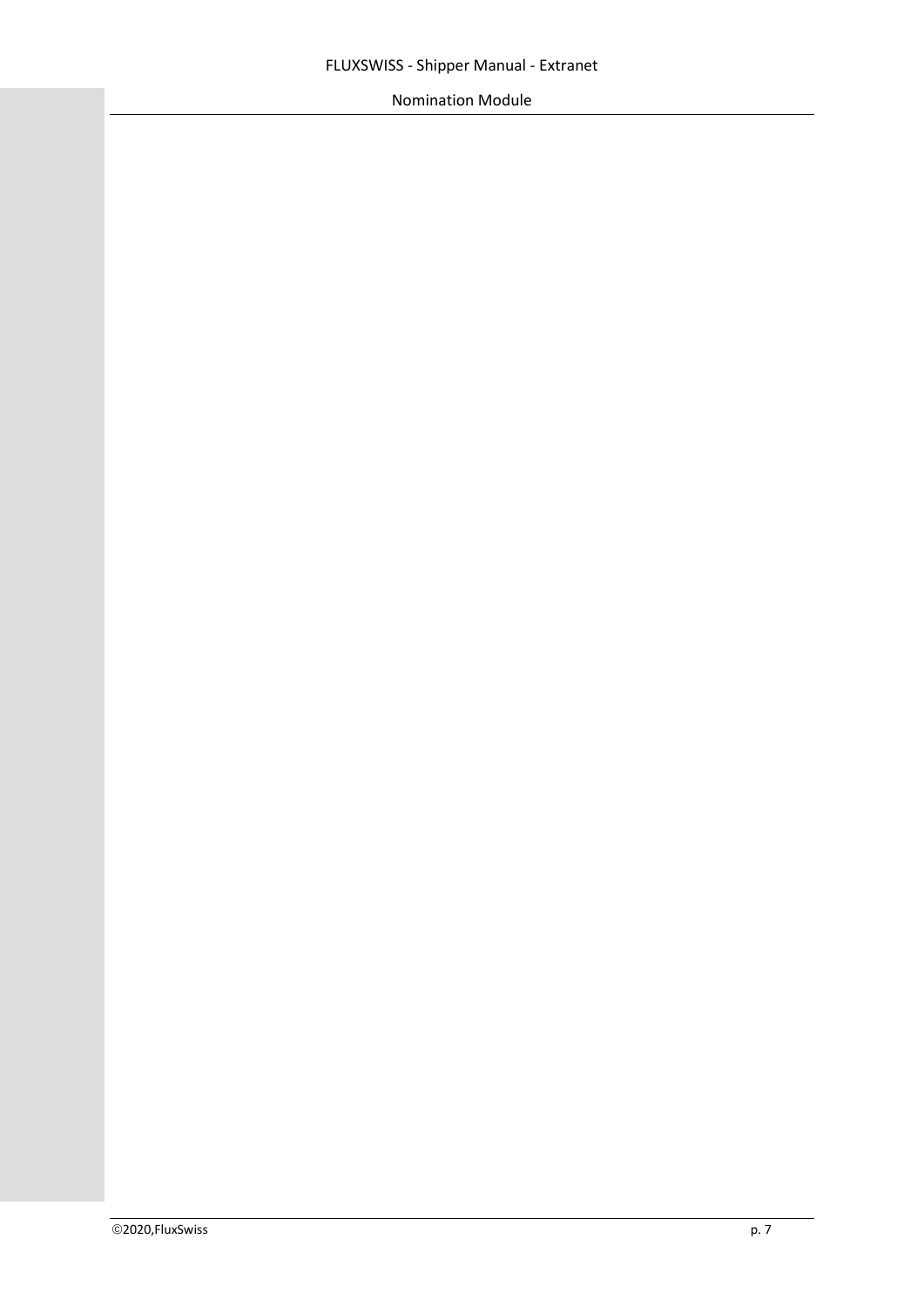# <span id="page-8-0"></span>*4.2 Nomination Detail*

| <b>Nominations</b>                                                               | <b>Contact Information</b><br><b>Contracts</b> |                                 |                       |                      |                    |                                                        |                      |                                 |              |
|----------------------------------------------------------------------------------|------------------------------------------------|---------------------------------|-----------------------|----------------------|--------------------|--------------------------------------------------------|----------------------|---------------------------------|--------------|
| Home                                                                             |                                                | <b>Master Data</b>              |                       |                      |                    |                                                        |                      |                                 |              |
| Nomination detail                                                                |                                                |                                 |                       |                      |                    | Version 1/1 © View History                             |                      | ← Return to Nomination Overview |              |
| <b>NOMINATION</b>                                                                |                                                |                                 |                       |                      |                    |                                                        |                      |                                 |              |
| 19/03/2020<br><b>Gas Day</b>                                                     | <b>Fuel Gas Correction</b>                     | $\qquad \qquad \Box$            | <b>Firmness Level</b> | Firm                 |                    | <b>Total Subscribed</b><br><b>Daily Capacity (kWh)</b> | 24 000 000           |                                 |              |
| Wallbach - PassoGries<br>Path                                                    |                                                | Fuel Gas Perc. (%)              | 0,00                  | <b>Contract Type</b> | Primario           |                                                        | <b>Estimated GCV</b> | 11,37                           |              |
| Contract C_EH2TEST                                                               |                                                | Renomination Perc. (%)          | 100,00                | <b>Status</b>        | <b>NOMINATED</b>   |                                                        | (kWh/Nm3)            |                                 |              |
|                                                                                  |                                                | Copy values to end when editing |                       |                      |                    |                                                        |                      |                                 |              |
|                                                                                  |                                                |                                 |                       |                      |                    |                                                        |                      |                                 |              |
|                                                                                  | Quantity (kWh/day)                             | $1(06:00 - 07:00)$              | $2(07:00 - 08:00)$    | $3(08:00 - 09:00)$   | $4(09:00 - 10:00)$ | $5(10:00 - 11:00)$                                     | $6(11:00 - 12:00)$   | $7(12:00 - 13:00)$              |              |
|                                                                                  |                                                |                                 |                       |                      |                    |                                                        |                      |                                 |              |
|                                                                                  | 2 400                                          | 100                             | 100                   | 100                  | 100                | 100                                                    | 100                  | 100                             | 8(13)        |
|                                                                                  | 2 400                                          | 100                             | 100                   | 100                  | 100                | 100                                                    | 100                  | 100                             | 100          |
| <b>Shipper</b><br><b>SOURCE</b><br><b>E2FOGE</b><br>Result<br><b>DESTINATION</b> |                                                |                                 |                       |                      |                    |                                                        |                      |                                 |              |
|                                                                                  | $-2,400$                                       | $-100$                          | $-100$                | $-100$               | $-100$             | $-100$                                                 | $-100$               | $-100$                          |              |
| <b>E2ESNAM</b><br>Fuel                                                           | $\mathbf{0}$                                   | $\mathbf{0}$                    | $\mathbf{0}$          | $\mathbf{0}$         | $\bf{0}$           | $\mathbf{0}$                                           | $\mathbf{0}$         | $\mathbf{0}$                    | $\mathbf{0}$ |

iss dispatching - 0044 (0) 845 164 5079

#### *Nomination Detail screen*

The Shipper navigates to this screen either by clicking on a row in the Nomination Overview screen, in which case he will see the most recent nomination, or, by clicking on a row in the Nomination History screen, in which case he will see the selected version of the nomination.

The shipper will see in the upper section of the screen the Gas Day and Contract information relevant to the nomination. In the bottom section of the screen the Nomination Details are displayed containing the source and destination Shipper Codes as well as the actual hourly values of the nomination. The Shipper can inspect all the gas hours of the Gas Day by dragging the horizontal scrollbar from left to right or vice versa.

To change the version of the nomination the Shipper must click on the View History link which will open the Nomination History Screen.

| <b>Field</b>               | <b>Description</b>                                                                                                                                                   |
|----------------------------|----------------------------------------------------------------------------------------------------------------------------------------------------------------------|
| Gas Day                    | Gas Day for which the nomination is made.                                                                                                                            |
| Path                       | Transit route for which the nomination is made.                                                                                                                      |
| Contract                   | Contract Code for which the nomination is made.                                                                                                                      |
| <b>Fuel Gas Correction</b> | Indicates if the fuel gas advances, calculated during the<br>nomination process, are corrected during the allocation and<br>billing process.                         |
| <b>Fuel Gas Percentage</b> | Defines by how much the amount of gas at the redelivery point<br>is decreased compared to the amount of gas at the delivery<br>point to compensate for the fuel gas. |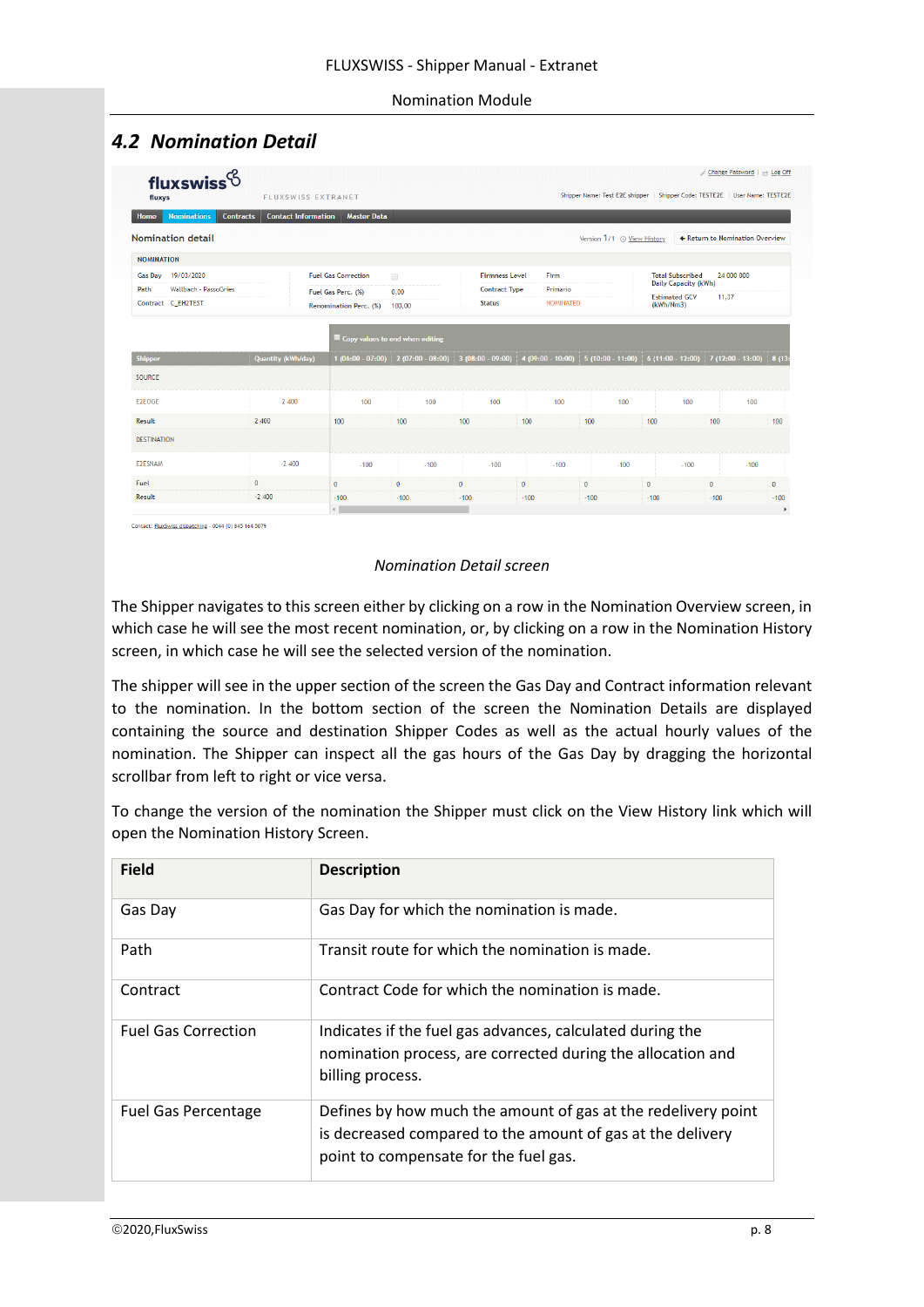| <b>Renomination Percentage</b>            | Defines the percentage on the subscribed hourly capacity that<br>can be renominated within day (starting from full hour+2).                                                                                                            |
|-------------------------------------------|----------------------------------------------------------------------------------------------------------------------------------------------------------------------------------------------------------------------------------------|
| <b>Firmness Level</b>                     | Defines the order in which nominated quantities are reduced in<br>case the total sum of nominations exceed the available<br>capacity.                                                                                                  |
| Contract Type                             | Sort of Contract needed for the allocation process.                                                                                                                                                                                    |
| <b>Status</b>                             | This is either Nominated or Confirmed.                                                                                                                                                                                                 |
| <b>Total Subscribed Daily</b><br>Capacity | Maximum quantity that can be nominated via the Contract for<br>the selected Gas Day.                                                                                                                                                   |
| <b>Estimated GCV</b>                      | Defines the GCV at a particular Network Point for a certain<br>period in order to be able to convert volume amounts into<br>energy amounts or vice versa. For backhaul contracts the<br>Estimated GCV of the redelivery point is used. |
| Shipper                                   | Contains the Shipper Codes for the details of the nomination.                                                                                                                                                                          |
| <b>Quantity per Gas Day</b>               | Contains the quantity per Nomination Detail per Gas Day.                                                                                                                                                                               |
| Quantity per gas hour                     | Contains the quantity per Nomination Detail per gas hour of the<br>selected Gas Day.                                                                                                                                                   |
| Fuel                                      | Contains the quantity that will be used as fuel gas.                                                                                                                                                                                   |
| Version                                   | The version of the nomination. The most recent version has the<br>highest number.                                                                                                                                                      |
| Result                                    | Contains the daily and hourly quantities of the total quantity for<br>the source or destination details of the nomination.                                                                                                             |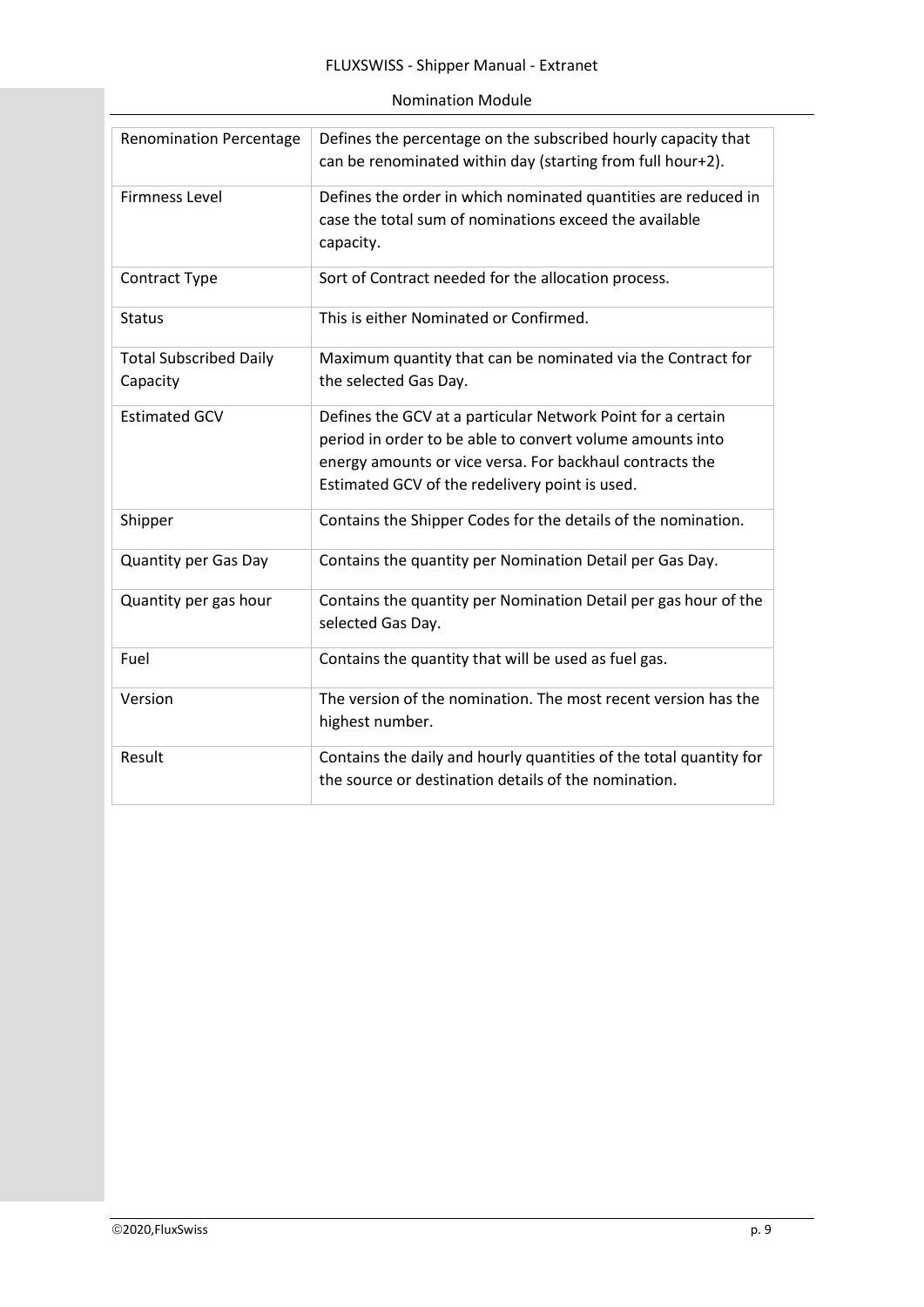# <span id="page-10-0"></span>*4.3 Nomination History*

| fluxys            | fluxswiss $6$                          | <b>FLUXSWISS EXTRANET</b>                        |                                   | Shipper Name: Test E2E shipper   Shipper Code: TESTE2E   User Name: TESTE2E | Change Password   et Log Off |
|-------------------|----------------------------------------|--------------------------------------------------|-----------------------------------|-----------------------------------------------------------------------------|------------------------------|
| Home              | <b>Contracts</b><br><b>Nominations</b> | <b>Contact Information</b><br><b>Master Data</b> |                                   |                                                                             |                              |
| <b>History</b>    |                                        |                                                  |                                   |                                                                             |                              |
| <b>NOMINATION</b> |                                        |                                                  |                                   |                                                                             |                              |
| <b>Gas Day</b>    | 19/03/2020                             | <b>Fuel Gas Correction</b><br>$\Box$             | Firm<br><b>Firmness Level</b>     | <b>Total Subscribed</b>                                                     | 24 000 000                   |
| Path              | Wallbach - PassoGries                  | 0,00<br>Fuel Gas Perc. (%)                       | Primario<br><b>Contract Type</b>  | <b>Daily Capacity (kWh)</b>                                                 |                              |
|                   | Contract C_EH2TEST                     | <b>Renomination Perc. (%)</b><br>100,00          | <b>Status</b><br><b>NOMINATED</b> | <b>Estimated GCV</b><br>(kWh/Nm3)                                           | 11,37                        |
|                   | <b>Version</b>                         | <b>Registration Time</b>                         | Source (kWh)                      | <b>Destination (kWh)</b>                                                    | <b>Confirmed</b>             |
| $\bullet$         | -3                                     | 18/03/2020 15:02:14                              | 24 000                            | $-24000$                                                                    | ×                            |
| $\bullet$         | $\overline{2}$                         | 18/03/2020 15:01:42                              | 4800                              | $-4800$                                                                     | ×                            |
| $\bullet$         |                                        | 18/03/2020 15:00:15                              | 2 400                             | $-2400$                                                                     | ×                            |

#### *Nomination History screen*

In order to access this screen the Shipper must have clicked the View History link in the Nomination Detail screen.

In the top section the Shipper will see the Gas Day and Contract information for the relevant nomination. The bottom section contains the versions of the nomination. The earliest version receives the smallest number, the most recent version the highest number. The Shipper can click on a version (row in the table), this will navigate the Shipper to the Nomination Detail screen with the chosen version.

| <b>Field</b>                   | <b>Description</b>                                                                                                                                                   |
|--------------------------------|----------------------------------------------------------------------------------------------------------------------------------------------------------------------|
| Gas Day                        | Gas Day for which the nomination is made.                                                                                                                            |
| Path                           | Transit route for which the nomination is made.                                                                                                                      |
| Contract                       | Contract Code for which the nomination is made.                                                                                                                      |
| <b>Fuel Gas Correction</b>     | Indicates if the fuel gas advances, calculated during the<br>nomination process, are corrected during the allocation and<br>billing process.                         |
| <b>Fuel Gas Percentage</b>     | Defines by how much the amount of gas at the redelivery point<br>is decreased compared to the amount of gas at the delivery<br>point to compensate for the fuel gas. |
| <b>Renomination Percentage</b> | Defines the percentage on the subscribed hourly capacity that<br>can be renominated within day (starting from full hour+2).                                          |
| <b>Firmness Level</b>          | Defines the order in which nominated quantities are reduced in<br>case the total sum of nominations exceed the available<br>capacity.                                |
| <b>Contract Type</b>           | Sort of Contract needed for the allocation process.                                                                                                                  |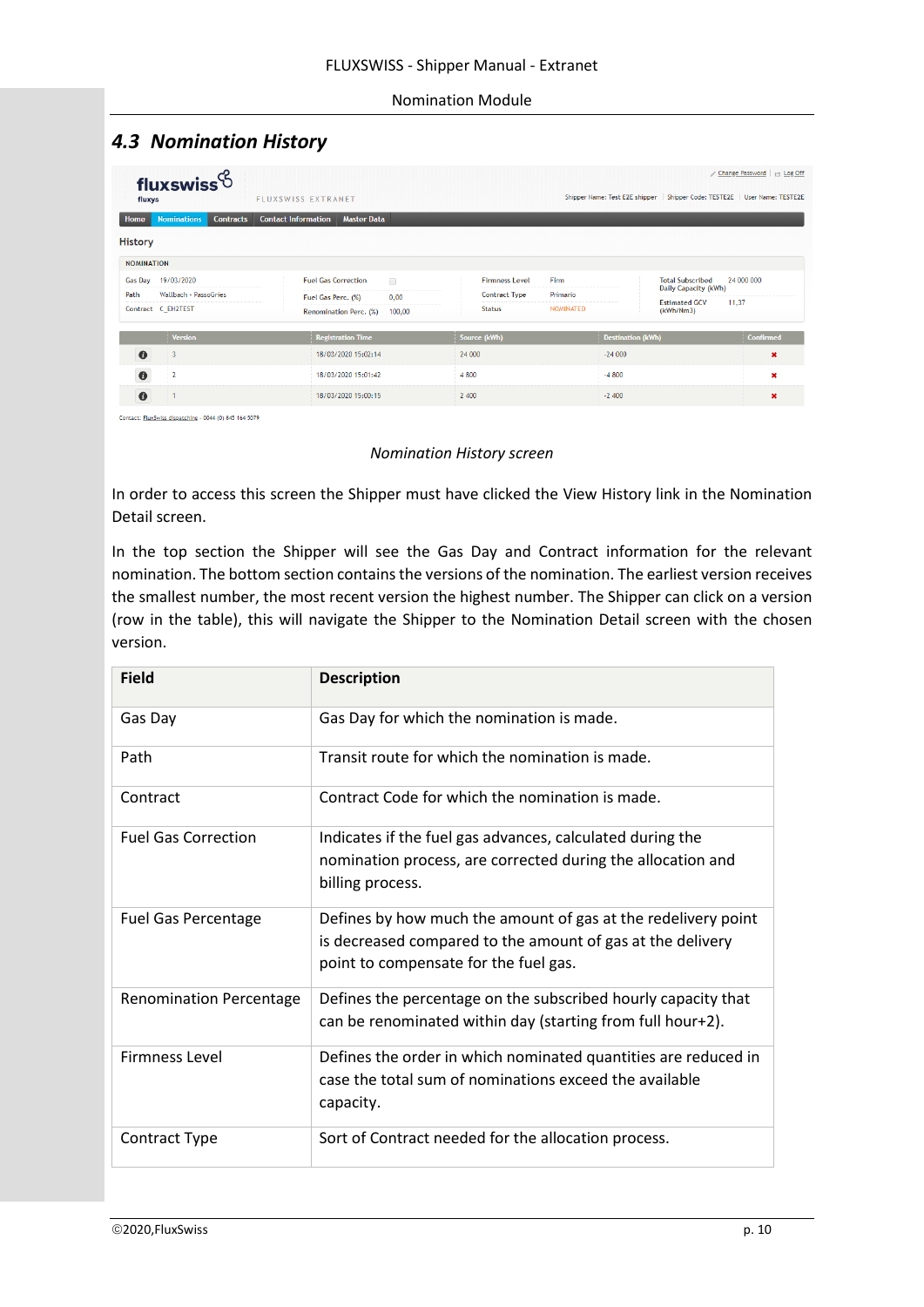| <b>Status</b>                 | This is either Nominated or Confirmed.                                               |
|-------------------------------|--------------------------------------------------------------------------------------|
| <b>Total Subscribed Daily</b> | Maximum quantity that can be nominated via the Contract for                          |
| Capacity                      | the selected Gas Day.                                                                |
| <b>Estimated GCV</b>          | Defines the GCV at a particular Network Point for a certain                          |
|                               | period in order to be able to convert volume amounts into                            |
|                               | energy amounts or vice versa. For backhaul contracts the                             |
|                               | Estimated GCV of the redelivery point is used.                                       |
| Version                       | The version of the nomination.                                                       |
| <b>Registration Time</b>      | The date and time (local time) at which the nomination was<br>received by FluxSwiss. |
| Source                        | The total capacity that will enter the delivery point.                               |
| Destination                   | The total capacity that will leave the redelivery point.                             |
| Confirmed                     | Indicates whether the nomination has been confirmed or not.                          |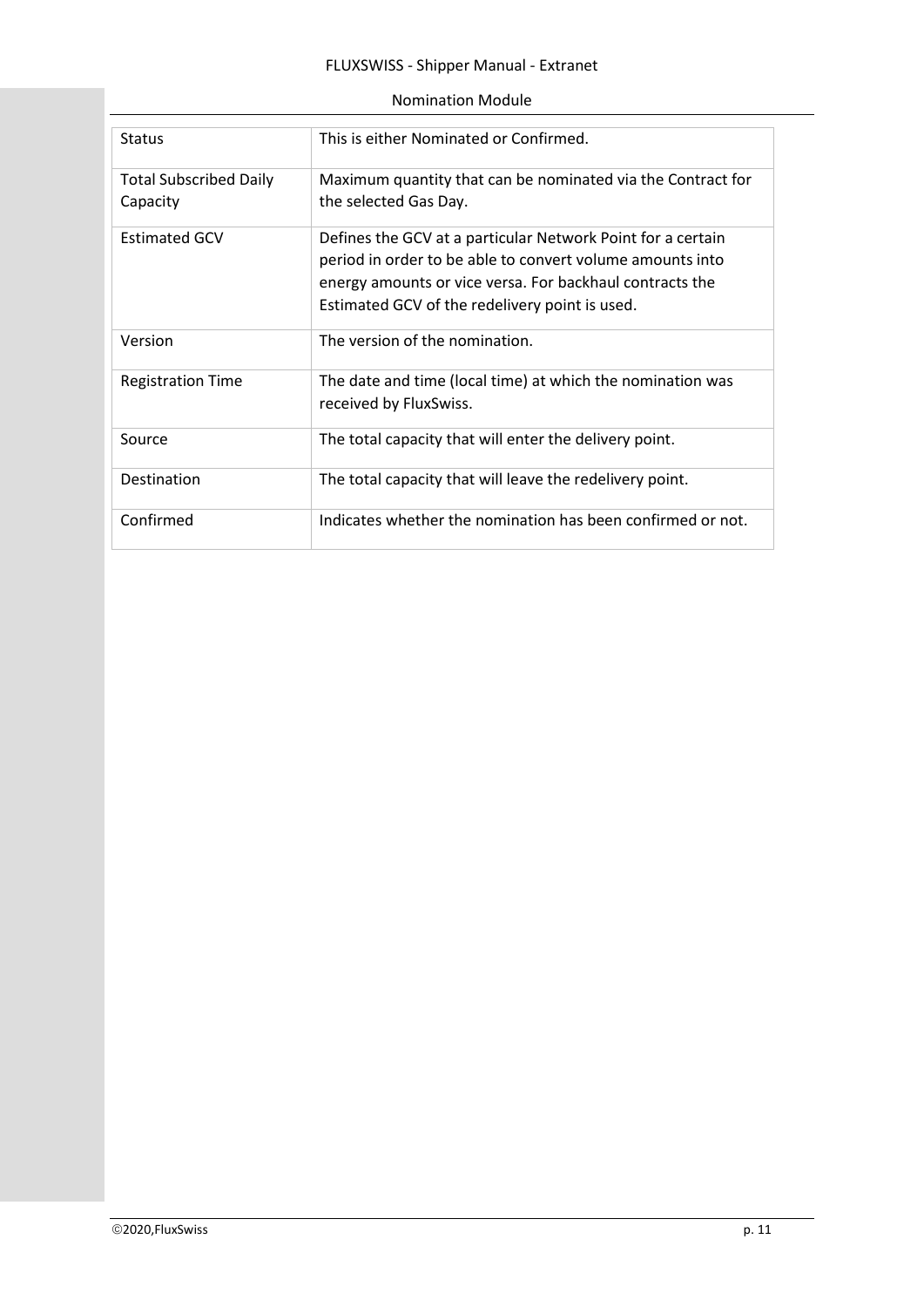### <span id="page-12-0"></span>*4.4 Register Nomination*

#### <span id="page-12-1"></span>**4.4.1 Single nomination**

The following print screens show how a nomination for a single day may be registered. These three images are followed by a step by step description of how to prepare and submit a nomination on this screen.

|                                                                                                 |                                                            |                                                                             | Register Nomination menu                                        |                       |              |                                                                |                                        |
|-------------------------------------------------------------------------------------------------|------------------------------------------------------------|-----------------------------------------------------------------------------|-----------------------------------------------------------------|-----------------------|--------------|----------------------------------------------------------------|----------------------------------------|
| Home<br><b>Nominations</b>                                                                      | <b>Contracts</b>                                           | <b>Contact Information</b><br><b>Master Data</b>                            |                                                                 |                       |              |                                                                |                                        |
| <b>Register Nomination</b>                                                                      |                                                            |                                                                             |                                                                 |                       |              |                                                                |                                        |
| CHOOSE GAS DAY AND CONTRACT                                                                     |                                                            |                                                                             |                                                                 |                       |              |                                                                |                                        |
| <b>Gas Day</b>                                                                                  | 19/03/2020                                                 |                                                                             |                                                                 | Contract              | -- Choose -- | $\boldsymbol{\mathrm{v}}$                                      |                                        |
|                                                                                                 |                                                            |                                                                             |                                                                 |                       |              |                                                                |                                        |
| <b>ADD DETAIL</b>                                                                               |                                                            |                                                                             |                                                                 |                       |              |                                                                | $\checkmark$ Register                  |
| Source/Destination?                                                                             | Source                                                     | $\overline{\mathbf v}$                                                      | Daily Quantity (kWh) 0                                          |                       |              | +Add Detail                                                    | $\checkmark$ Extend                    |
|                                                                                                 |                                                            |                                                                             |                                                                 |                       |              |                                                                |                                        |
| <b>Nominations</b>                                                                              | -- Choose --<br><b>Contracts</b>                           | $\overline{\mathbf{v}}$<br><b>Contact Information</b><br><b>Master Data</b> | Register Nomination screen - step 1 Select Gas Day and Contract |                       |              |                                                                | <b>x</b> Cancel                        |
| <b>Shipper Code</b><br>Home<br><b>Register Nomination</b><br><b>CHOOSE GAS DAY AND CONTRACT</b> |                                                            |                                                                             |                                                                 |                       |              |                                                                |                                        |
| <b>Gas Day</b>                                                                                  | 19/03/2020                                                 |                                                                             |                                                                 | Contract              |              | C_EH2TEST (Wallbach - PassoGries)<br>$\boldsymbol{\mathrm{v}}$ |                                        |
|                                                                                                 | CONTRACT: C_EH2TEST (WALLBACH - PASSOGRIES)                |                                                                             |                                                                 |                       |              |                                                                |                                        |
| Estimated GCV (kWh/Nm3)                                                                         |                                                            | 11,37                                                                       |                                                                 | Fuel Gas Correction   |              | Fuel Gas Percentage (%)                                        | 0,00                                   |
|                                                                                                 | Total Subscribed Daily Capacity for selected Gas Day (kWh) | 24 000 000                                                                  |                                                                 | <b>Firmness Level</b> | Firm         | Renom Percentage (%)                                           | 100,00                                 |
|                                                                                                 |                                                            |                                                                             |                                                                 |                       |              | <b>Contract Type</b>                                           | Primario                               |
|                                                                                                 |                                                            |                                                                             |                                                                 |                       |              |                                                                |                                        |
| <b>ADD DETAIL</b><br>Source/Destination?                                                        | Source                                                     | $\boldsymbol{\mathrm{v}}$                                                   | Daily Quantity (kWh) 0                                          |                       |              | +Add Detail                                                    | $\vee$ Register<br>$\checkmark$ Extend |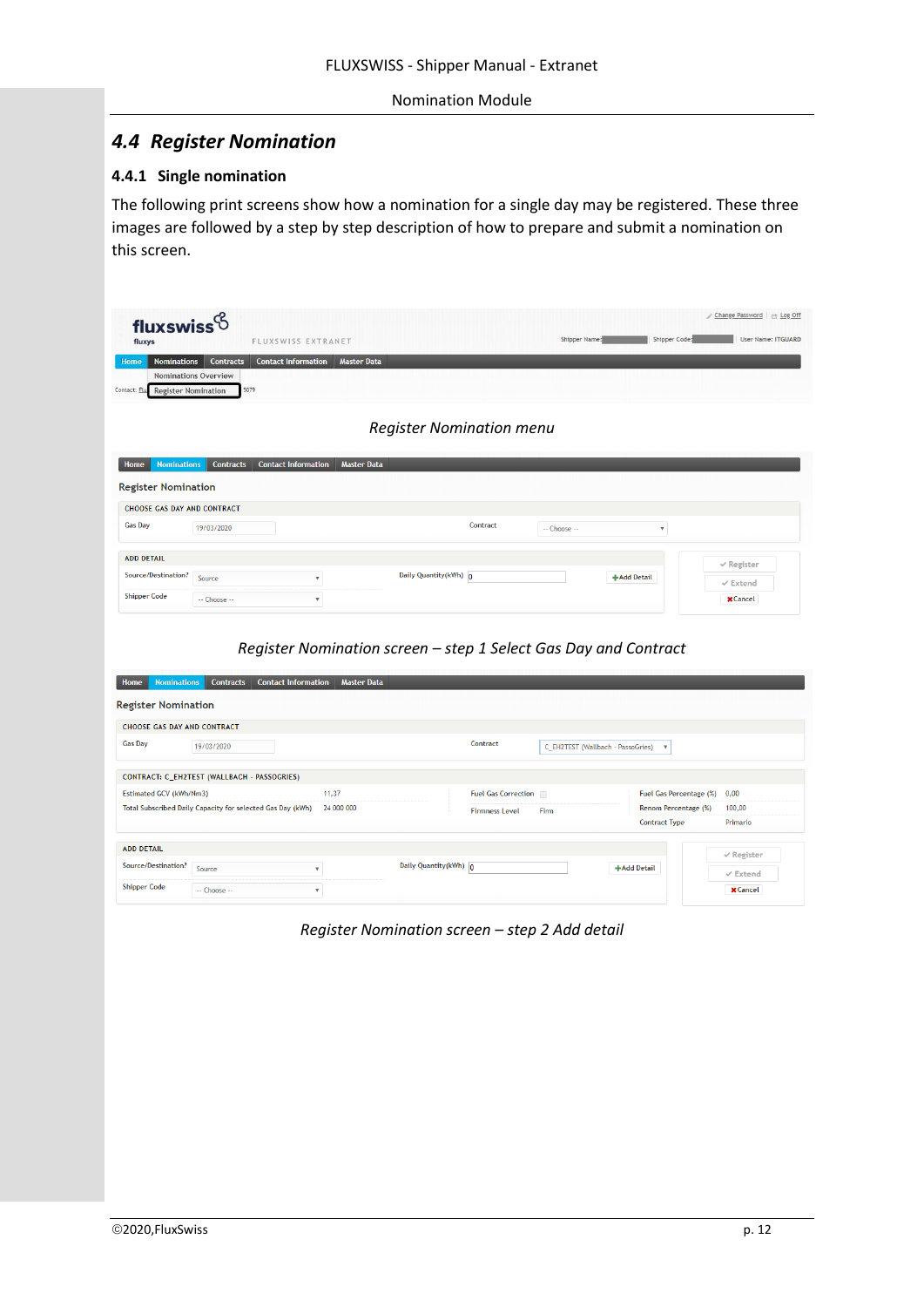#### FLUXSWISS - Shipper Manual - Extranet

| <b>Nomination Module</b> |  |
|--------------------------|--|
|--------------------------|--|

|                     | <b>Register Nomination</b> |                                    |                                                            |                                 |                        |                       |                                     |                                   |                           |                       |          |
|---------------------|----------------------------|------------------------------------|------------------------------------------------------------|---------------------------------|------------------------|-----------------------|-------------------------------------|-----------------------------------|---------------------------|-----------------------|----------|
|                     |                            | <b>CHOOSE GAS DAY AND CONTRACT</b> |                                                            |                                 |                        |                       |                                     |                                   |                           |                       |          |
| <b>Gas Day</b>      |                            | 19/03/2020                         |                                                            |                                 |                        | Contract              |                                     | C EH2TEST (Wallbach - PassoGries) | $\boldsymbol{\mathrm{v}}$ |                       |          |
|                     |                            |                                    | CONTRACT: C_EH2TEST (WALLBACH - PASSOGRIES)                |                                 |                        |                       |                                     |                                   |                           |                       |          |
|                     | Estimated GCV (kWh/Nm3)    |                                    |                                                            | 11,37                           |                        | Fuel Gas Correction   |                                     |                                   | Fuel Gas Percentage (%)   | 0,00                  |          |
|                     |                            |                                    | Total Subscribed Daily Capacity for selected Gas Day (kWh) | 24 000 000                      |                        | <b>Firmness Level</b> | Firm                                |                                   | Renom Percentage (%)      | 100,00                |          |
|                     |                            |                                    |                                                            |                                 |                        |                       |                                     |                                   | <b>Contract Type</b>      | Primario              |          |
| <b>ADD DETAIL</b>   |                            |                                    |                                                            |                                 |                        |                       |                                     |                                   |                           | $\checkmark$ Register |          |
|                     | Source/Destination?        | Source                             | $\overline{\mathbf{v}}$                                    |                                 | Daily Quantity (kWh) 0 |                       |                                     |                                   | +Add Detail               | $\times$ Extend       |          |
|                     |                            |                                    |                                                            |                                 |                        |                       |                                     |                                   |                           |                       |          |
| <b>Shipper Code</b> |                            | -- Choose --                       | ۳.                                                         |                                 |                        |                       |                                     |                                   |                           | <b>x</b> Cancel       |          |
|                     |                            |                                    |                                                            |                                 |                        |                       |                                     |                                   |                           |                       |          |
|                     |                            |                                    |                                                            | Copy values to end when editing |                        |                       |                                     |                                   |                           |                       |          |
| <b>Action</b>       | Shipper                    |                                    | Quantity (kWh/day)                                         | $1(06:00 - 07:00)$              | $2(07:00 - 08:00)$     | $3(08:00 - 09:00)$    | 4 (09:00 - 10:00) 5 (10:00 - 11:00) |                                   | $6(11:00 - 12:00)$        | $7(12:00 - 13:00)$    |          |
| <b>SOURCE</b>       |                            |                                    |                                                            |                                 |                        |                       |                                     |                                   |                           |                       |          |
| 自                   | E2EOGE                     |                                    | $\bigvee$ 48 000                                           | 2000                            |                        | 2000                  | 2000                                |                                   | 2000                      | 2000                  | 8(13)    |
|                     | Result                     |                                    | 48 000                                                     | 2 000                           | 2000<br>2 000          | 2 000                 | 2 000                               | 2000<br>2 000                     | 2 000                     | 2 000                 |          |
| <b>DESTINATION</b>  |                            |                                    |                                                            |                                 |                        |                       |                                     |                                   |                           |                       |          |
| 血                   | <b>E2ESNAM</b>             |                                    | $\bigg)$ -48 000                                           | $\bigcup_{2000}$                | $\bigcup_{2000}$       | $\bigcup_{2000}$      | $\bigcup_{2000}$                    | $\bigcup$ -2 000                  | $\bigcup$ -2 000          | $\bigcup_{2000}$      | 2 000    |
|                     | Fuel                       |                                    | $\mathbf{0}$                                               | $\mathbf{0}$                    | $\mathbf{0}$           | $\mathbf{0}$          | $\mathbf{0}$                        | $\mathbf{0}$                      | $\bf 0$                   | $\mathbf{0}$          | $\bf{0}$ |

*Register Nomination screen – step 3 Register nomination*

In order to register a nomination the Shipper must first select the Register Nomination sub menu. Hover over the nominations module and click Register Nomination. The Shipper is navigated to the Register Nomination screen.

The Shipper must first select the Gas Day for the nomination. By default this field will contain the day ahead Gas Day. Then the Shipper must select the Contract against which he wishes to nominate. The application will show the active Contracts for the selected Gas Day. Next to the Contract Code, the application will also show the Path for which the Contract is valid. Once the Contract is selected the Shipper will see the most relevant information of the Contract appearing underneath the selection of Gas Day and Contract.

| <b>Filter</b> | <b>Description</b>                                                                                                                             |
|---------------|------------------------------------------------------------------------------------------------------------------------------------------------|
| Gas Day       | MANDATORY - Selected Gas Day for the nomination. This Gas<br>Day will also be used to retrieve the active Contracts and<br>Shipper Codes.      |
| Contract      | MANDATORY - Displays the active Contracts together with the<br>Path. Active means that for the selected Gas Day there exist<br>Contract Lines. |

The next step to register a nomination is to select a source Shipper Code and a daily quantity. Click the Add Detail button to add this to the Nomination Details of the source. The application will then automatically divide the daily quantity over the different hours of the Gas Day and will also calculate the fuel quantity. This step can be repeated as much as needed. When an error is made the Shipper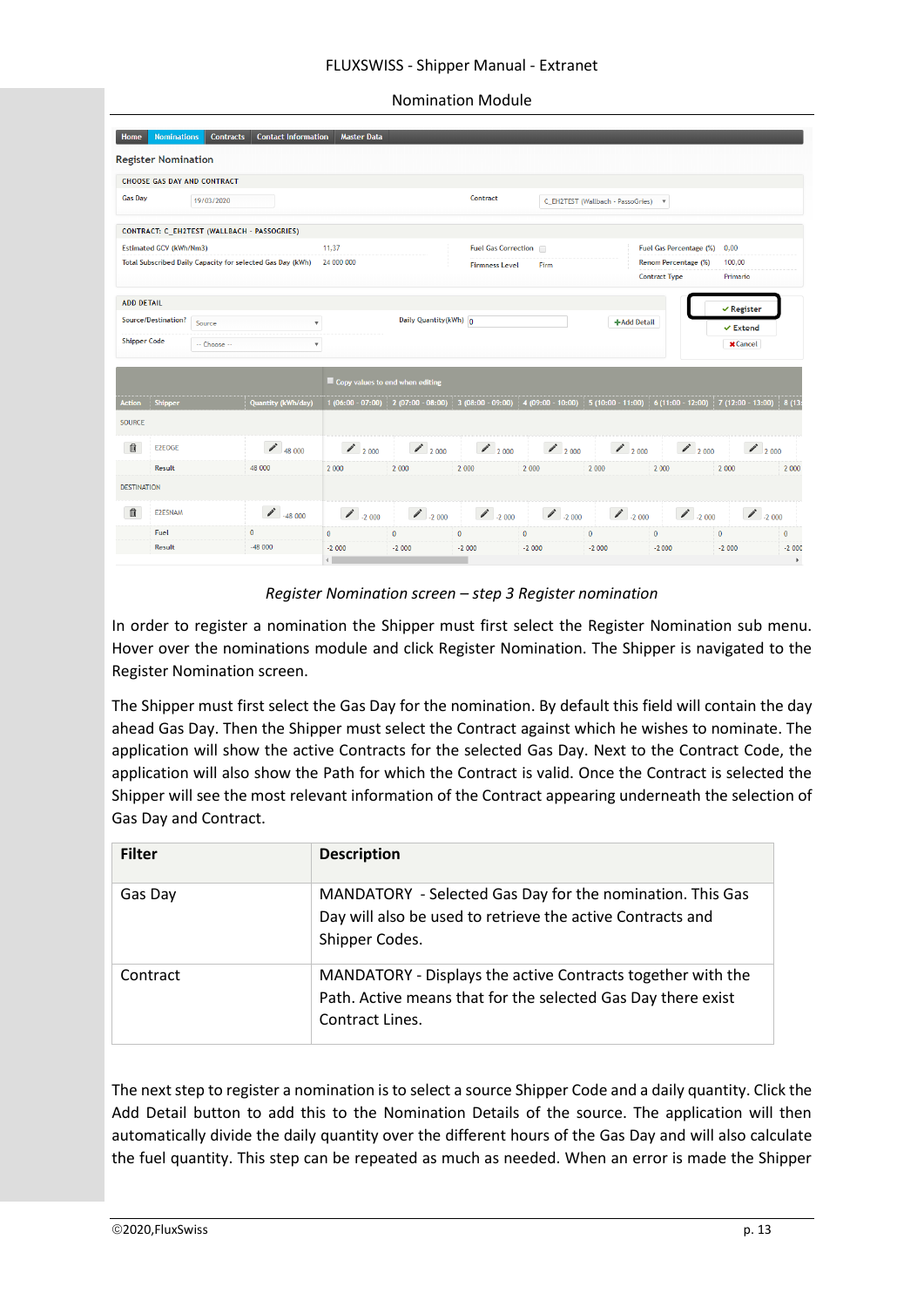can edit the daily or hourly quantity by clicking the button with a pen icon. The shipper can also delete the Nomination Detail by clicking the button with the garbage can icon.

The same must be done for the destination. The Shipper must select one or more destination shipper codes and fill in a daily quantity.

| <b>Filter (Add Nomination</b><br>Detail) | <b>Description</b>                                                                                                                                  |
|------------------------------------------|-----------------------------------------------------------------------------------------------------------------------------------------------------|
| Source/Destination                       | MANDATORY - Indicates whether the detail to add is for the<br>source or the destination part of the nomination.                                     |
| Shipper Code                             | MANDATORY - Displays all the active source Shipper Codes.<br>Active means that for the selected Gas Day the Shipper Code is<br>valid.               |
| Quantity                                 | MANDATORY - This is the daily quantity in kWh that the Shipper<br>wants to submit. This daily quantity is divided over the hours of<br>the Gas Day. |

When a nomination is added for a contract with a non-zero renomination percentage, it will be possible to edit all hours of the nominations. In this case, the nomination may no longer be flat. A checkbox 'copy values to end when editing' is shown in this situation. When this checkbox is checked, the edited values will be copied until the end of the gasday.

Once a Nomination Detail has been added it is no longer possible to change the Gas Day or Contract. If the Shipper made an error, he can either modify the daily or hourly quantity or delete all the Nomination Details or click the Cancel button. Clicking the cancel button will clear all fields.

Finally, the Shipper must click the Register button in order to submit the built nomination to the application. This will open a popup which the Shipper must confirm. After confirming, the nomination is submitted to the application and the Shipper is navigated to the Nomination Detail screen where he will see the newly created nomination. Before registering the nomination the application checks a number of rules. If these rules were violated, they will be returned to the user and displayed at the top of the page in red. Following rules are checked;

- The deadline of the nomination is 19h00 for the day ahead Gas Day
- Capacity Check: checks whether the nominated daily quantity is allowed compared to the contractual quantity (the check is done in energy)
- Balancing Check: checks whether what goes in the FluxSwiss network also comes out of it. The check is done on an hourly basis in energy. In other words, source and destination flow must be equal taking into account the fuel gas. (The net source flow must be positive. The net destination flow must be negative.)

The shipper can modify his confirmed nomination for the day-ahead before 19h00. Shipper can change either the daily quantity or the hourly quantity. In either case, the daily or hourly quantities are recalculated. Then, the shipper registers his new nomination and confirms it. Again, the above rules are checked. The shipper can view the history of his nominations via the View History link.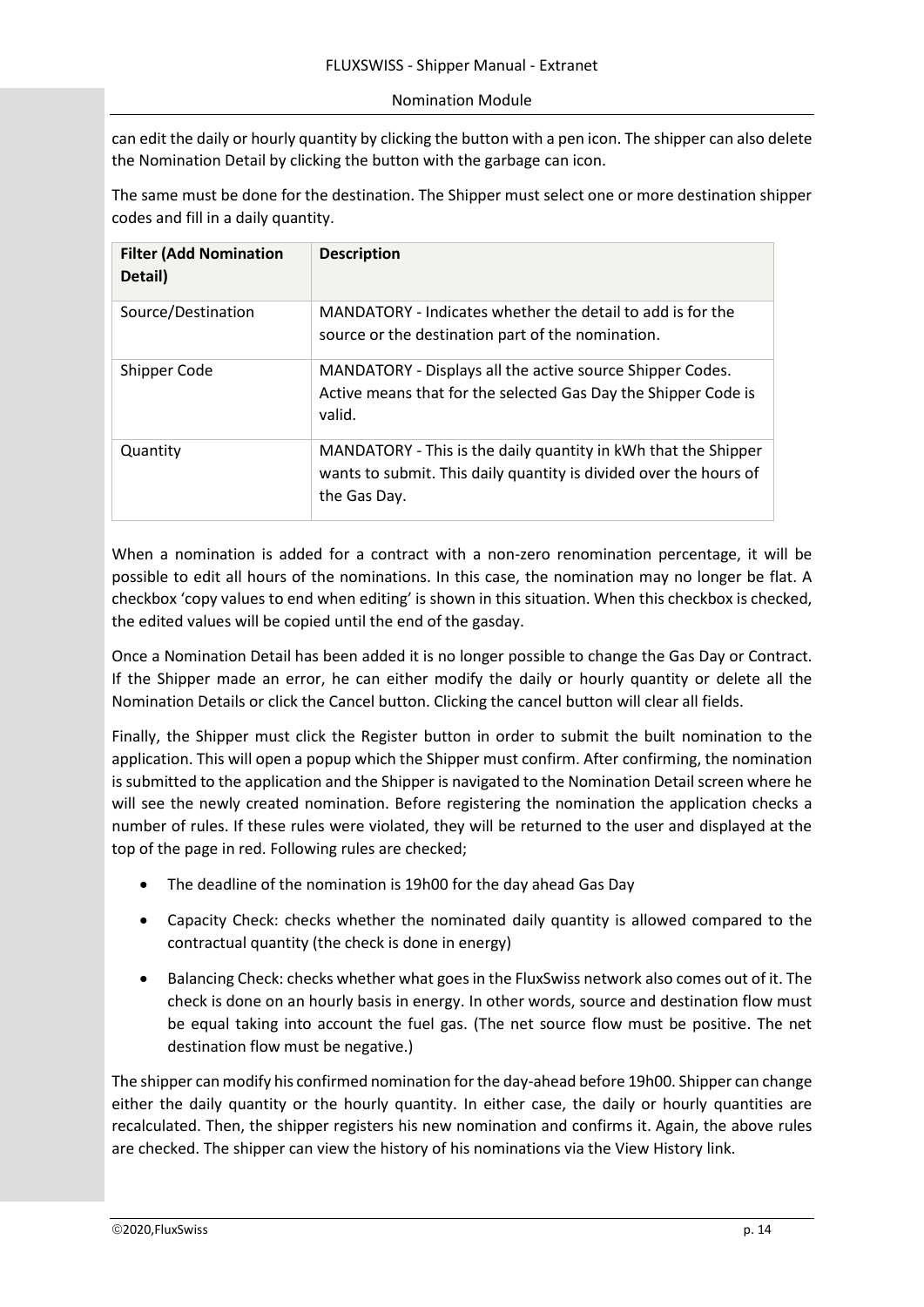For the contracts allowing Renomination, i.e. contracts entered into after the  $1<sup>st</sup>$  November 2016 based on CRTSA 4.0 or later, the allowed Renomination Percentage will be reported in the Contract Information based on the features of the specific capacity booking. If the Renomination Percentage is greater than zero, the shipper will have the possibility to renominate within-day after 19h00 of the day before (i.e. after the deadline of the day-ahead nomination) by clicking on the pen icon. Either, he can renominate with a new daily quantity by entering a value in the column Quantity (kWh/day). The application will then automatically recalculate the hourly values for all the day (if the renomination has been done before 3h00 of the day before) or from the Full Hour +2 to the last hour of the day (if the renomination is requested after 3h00 of the day before). The fuel quantity is also recalculated. Or, the shipper can hourly renominate by changing the quantity value of - at the earliest - the Full Hour +2. The application will then automatically modify the following hours of the day with the new quantity value. The daily quantity is also automatically recalculated as well as the fuel quantity. Note that the renomination functionality is only possible for shippers who have a non-zero renomination percentage in their contracts.

When a nomination is adapted for a contract with a non-zero renomination percentage, it will be possible to edit all hours of the nominations. In this case, the nomination will no longer be flat. A checkbox 'copy values to end when editing' is shown in this situation. When this checkbox is checked, the edited values will be copied until the end of the gasday.

| <b>Home</b>         | <b>Nominations</b>         | <b>Contracts</b>                            | <b>Contact Information</b>                                 |                          | <b>Master Data</b>  |              |                        |                       |                     |                                   |                           |              |                     |                          |
|---------------------|----------------------------|---------------------------------------------|------------------------------------------------------------|--------------------------|---------------------|--------------|------------------------|-----------------------|---------------------|-----------------------------------|---------------------------|--------------|---------------------|--------------------------|
|                     | <b>Register Nomination</b> |                                             |                                                            |                          |                     |              |                        |                       |                     |                                   |                           |              |                     |                          |
|                     |                            | <b>CHOOSE GAS DAY AND CONTRACT</b>          |                                                            |                          |                     |              |                        |                       |                     |                                   |                           |              |                     |                          |
| <b>Gas Day</b>      |                            | 18/03/2020                                  |                                                            |                          |                     |              |                        | Contract              |                     | C_EH2TEST (Wallbach - PassoGries) | $\boldsymbol{\mathrm{v}}$ |              |                     |                          |
|                     |                            | CONTRACT: C_EH2TEST (WALLBACH - PASSOGRIES) |                                                            |                          |                     |              |                        |                       |                     |                                   |                           |              |                     |                          |
|                     | Estimated GCV (kWh/Nm3)    |                                             |                                                            | 11,37                    |                     |              |                        |                       | Fuel Gas Correction |                                   | Fuel Gas Percentage (%)   |              | 0,00                |                          |
|                     |                            |                                             | Total Subscribed Daily Capacity for selected Gas Day (kWh) | 13 000 000               |                     |              |                        | <b>Firmness Level</b> | Firm                |                                   | Renom Percentage (%)      |              | 100,00              |                          |
|                     |                            |                                             |                                                            |                          |                     |              |                        |                       |                     |                                   | <b>Contract Type</b>      |              | Primario            |                          |
| <b>ADD DETAIL</b>   |                            |                                             |                                                            |                          |                     |              |                        |                       |                     |                                   |                           |              | $\vee$ Register     |                          |
|                     | Source/Destination?        | Source                                      |                                                            | $\overline{\phantom{a}}$ |                     |              | Daily Quantity (kWh) 0 |                       |                     |                                   | +Add Detail               |              | $\checkmark$ Extend |                          |
| <b>Shipper Code</b> |                            | -- Choose --                                |                                                            | $\overline{\mathbf{v}}$  |                     |              |                        |                       |                     |                                   |                           |              | <b>x</b> Cancel     |                          |
|                     |                            |                                             |                                                            |                          |                     |              |                        |                       |                     |                                   |                           |              |                     |                          |
|                     |                            |                                             |                                                            |                          |                     |              |                        |                       |                     |                                   |                           |              |                     |                          |
| <b>Action</b>       | Shipper                    |                                             | Quantity (kWh/day)                                         | 5:00                     | $10(15:00 - 16:00)$ |              | $11(16:00 - 17:00)$    |                       | $12(17:00 - 18:00)$ | 13 (18:00 - 19:00)                | $14(19:00 - 20:00)$       |              | $15(20:00 - 21:00)$ | $16(21:00 -$             |
| SOURCE              |                            |                                             |                                                            |                          |                     |              |                        |                       |                     |                                   |                           |              |                     |                          |
| 血                   | E2EOGE                     |                                             | $\lambda$                                                  | $\mathbf{0}$             | $\mathbf{0}$        |              | $\overline{0}$         |                       | $\mathbf{0}$        | $\lambda$                         | $\lambda$                 |              | $\lambda$           | $\overline{\phantom{a}}$ |
|                     | Result                     |                                             | $\bf{0}$                                                   | $\mathbf{0}$             |                     | $\mathbf{0}$ |                        | $\mathbf{0}$          | $\mathbf{0}$        |                                   | $\mathbf{0}$              | $\mathbf{0}$ |                     | $\mathbf{0}$             |
|                     |                            |                                             |                                                            |                          |                     |              |                        |                       |                     |                                   |                           |              |                     |                          |
| <b>DESTINATION</b>  |                            |                                             |                                                            |                          |                     |              |                        |                       |                     |                                   |                           |              |                     |                          |
| 血                   | <b>E2ESNAM</b>             |                                             | $\lambda$                                                  | $\mathbf{0}$             | $\mathbf{0}$        |              | $\mathbf 0$            |                       | $\mathbf{0}$        | $\lambda$                         | $\lambda$                 |              | $\boldsymbol{z}$    | $\overline{\phantom{a}}$ |
|                     | Fuel                       |                                             | $\bf{0}$                                                   | $\mathbf{0}$             |                     | $\mathbf{0}$ |                        | $\mathbf{0}$          | $\mathbf{0}$        |                                   | $\mathbf{0}$              | $\mathbf{0}$ |                     | $\bf{0}$                 |
|                     | Result                     |                                             | $\bf{0}$                                                   | $\mathbf{0}$             |                     | $\mathbf{0}$ |                        | $\mathbf{0}$          | $\mathbf{0}$        |                                   | $\mathbf{0}$              | $\mathbf{0}$ |                     | $\bf 0$                  |

*Register Nomination screen – Within-day renomination*

This renomination process can be repeated as much as needed but the renomination percentage indicated in the contract defines how much percentage of the contract can be used for the renomination.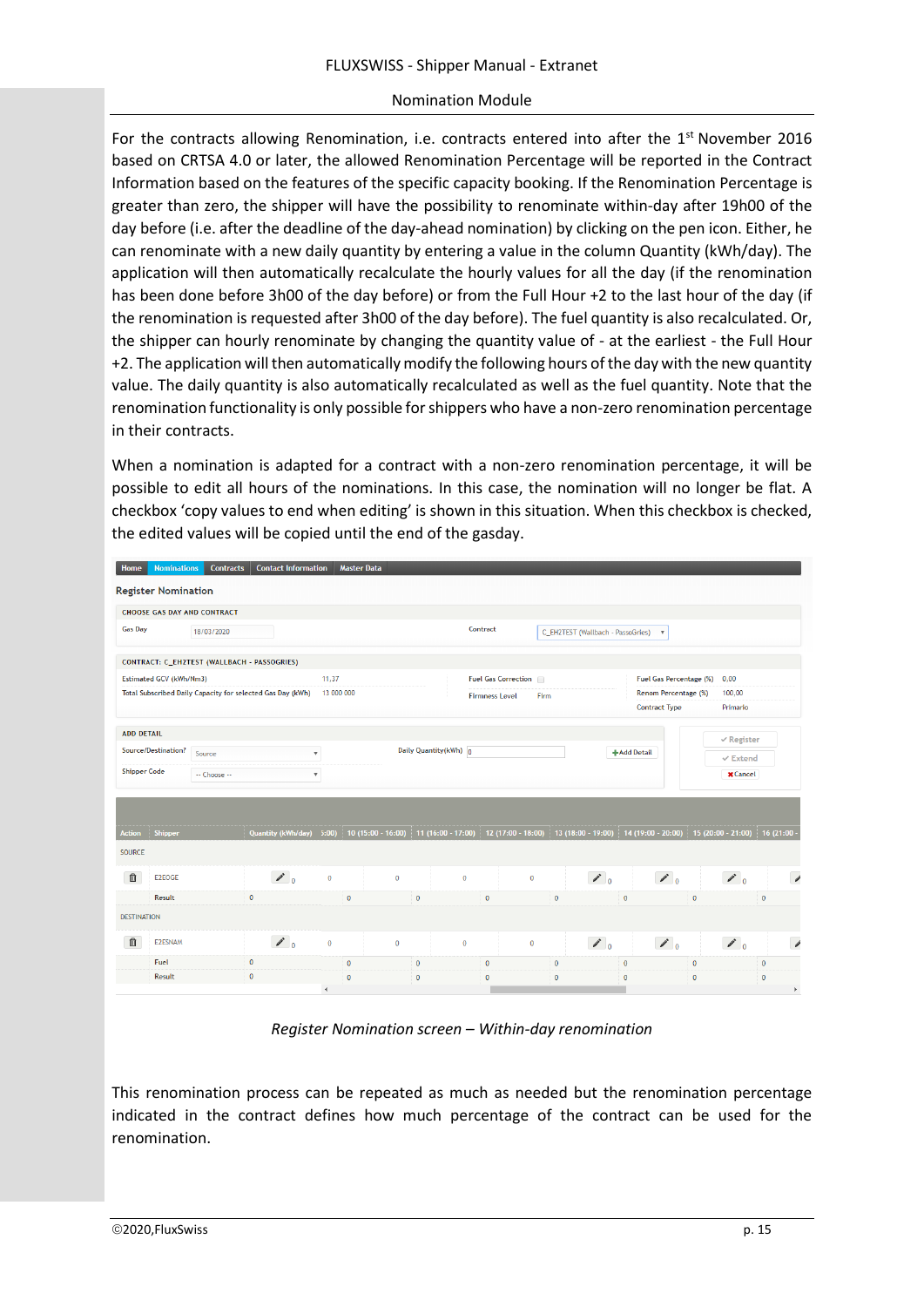Finally, the shipper must click the Register button in order to submit the new Renomination to the application. This will open a popup which the Shipper must confirm. After confirming, the Renomination is submitted to the application and the Shipper is navigated to the Nomination Detail screen where he will see the newly created Renomination. Before registering the Renomination the application checks a number of rules. If these rules are violated, they will be returned to the user and displayed at the top of the page in red. Following rules are checked;

- Capacity Check: checks whether the nominated daily quantity is allowed compared to the contractual quantity (the check is done in energy)
- Balancing Check: checks whether what goes in the FluxSwiss network also comes out of it. The check is done on an hourly basis in energy. In other words, source and destination flow must be equal holding into account the fuel gas. (The net source flow must be positive. The net destination flow must be negative.)
- Daily Value Renomination Check: The new daily value should be at least the sum of the hourly values before Full Hour +2.
- Renomination Percentage Check: checks whether the hourly renomination quantity differs of the renomination percentage of the contracted capacity compared to the previous hourly nomination.

| <b>Field</b>                                                      | <b>Description</b>                                                                                                                                                                                                                     |  |  |  |  |  |  |
|-------------------------------------------------------------------|----------------------------------------------------------------------------------------------------------------------------------------------------------------------------------------------------------------------------------------|--|--|--|--|--|--|
| Gas Day                                                           | Gas Day for which the nomination is made.                                                                                                                                                                                              |  |  |  |  |  |  |
| Contract                                                          | Contract for which the nomination is made.                                                                                                                                                                                             |  |  |  |  |  |  |
| <b>Estimated GCV</b>                                              | Defines the GCV at a particular network point for a certain<br>period in order to be able to convert volume amounts into<br>energy amounts or vice versa. For backhaul contracts the<br>Estimated GCV of the redelivery point is used. |  |  |  |  |  |  |
| <b>Total Subscribed Daily</b><br>Capacity for selected Gas<br>Day | Maximum quantity that can be nominated via the Contract for<br>the selected Gas Day.                                                                                                                                                   |  |  |  |  |  |  |
| <b>Fuel Gas Correction</b>                                        | Indicates if the fuel gas advances, calculated during the<br>nomination process, are corrected during the allocation and<br>billing process.                                                                                           |  |  |  |  |  |  |
| <b>Firmness Level</b>                                             | Defines the order in which nominated quantities are reduced in<br>case the total sum of nominations exceed the available<br>capacity.                                                                                                  |  |  |  |  |  |  |
| <b>Fuel Gas Percentage</b>                                        | Defines by how much the amount of gas at the redelivery point<br>is decreased compared to the amount of gas at the delivery<br>point to compensate for the fuel gas.                                                                   |  |  |  |  |  |  |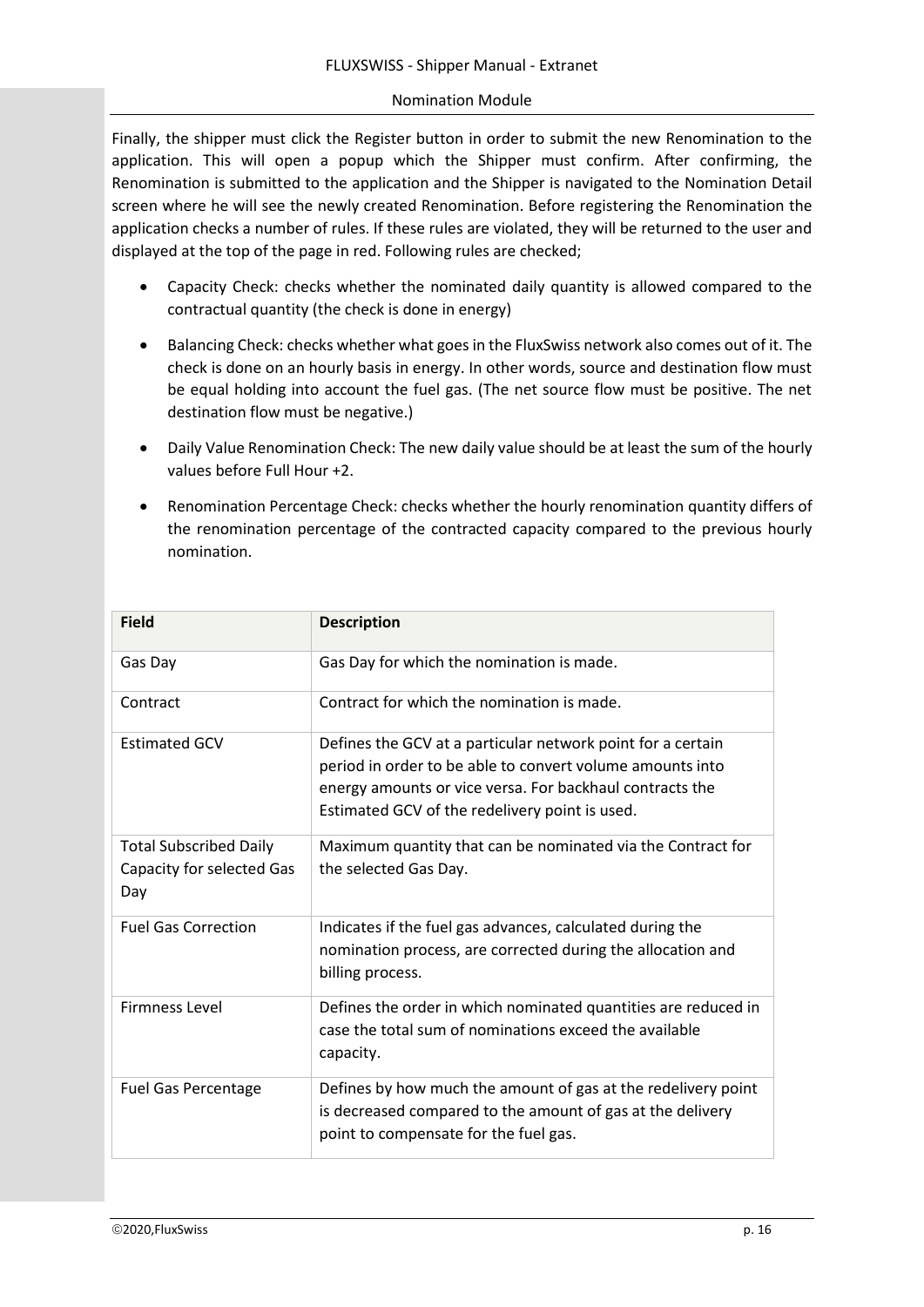| <b>Renomination Percentage</b> | Defines the percentage on the subscribed hourly capacity that<br>can be renominated within day (starting from full hour+2). |
|--------------------------------|-----------------------------------------------------------------------------------------------------------------------------|
| Contract Type                  | Sort of Contract needed for the allocation process.                                                                         |
| Shipper                        | Contains the Shipper Codes for the details of the nomination.                                                               |
| <b>Quantity per Gas Day</b>    | Contains the quantity per Nomination Detail per Gas Day.                                                                    |
| Quantity per gas hour          | Contains the quantity per Nomination Detail per gas hour of the<br>selected Gas Day.                                        |
| Fuel                           | Contains the quantity that will be used as fuel gas.                                                                        |
| Result                         | Contains the daily and hourly quantities of the total quantity for<br>the source or destination details of the nomination.  |

#### <span id="page-17-0"></span>**4.4.2 Register nomination for a period**

In case you want to register the same nomination for a specific period (e.g. a month) there is a possibility to extend a nomination as follows.

The nomination registration starts the same way as for the single day nomination and should be done for the first gasday of the required period. Once all source and destination details are introduced one should use the "Extend" button instead of the "Register" button as shown below:

| Home                | <b>Nominations</b>         | <b>Contracts</b>            | <b>Contact Information</b>                                 | <b>Master Data</b>              |                        |                       |                  |                                   |                                                       |                     |                        |
|---------------------|----------------------------|-----------------------------|------------------------------------------------------------|---------------------------------|------------------------|-----------------------|------------------|-----------------------------------|-------------------------------------------------------|---------------------|------------------------|
|                     | <b>Register Nomination</b> |                             |                                                            |                                 |                        |                       |                  |                                   |                                                       |                     |                        |
|                     |                            | CHOOSE GAS DAY AND CONTRACT |                                                            |                                 |                        |                       |                  |                                   |                                                       |                     |                        |
| <b>Gas Dav</b>      |                            | 19/03/2020                  |                                                            |                                 |                        | Contract              |                  | C EH2TEST (Wallbach - PassoGries) | $\boldsymbol{\mathrm{v}}$                             |                     |                        |
|                     |                            |                             | CONTRACT: C_EH2TEST (WALLBACH - PASSOGRIES)                |                                 |                        |                       |                  |                                   |                                                       |                     |                        |
|                     | Estimated GCV (kWh/Nm3)    |                             |                                                            | 11,37                           |                        | Fuel Gas Correction   |                  |                                   | Fuel Gas Percentage (%)                               | 0,00                |                        |
|                     |                            |                             | Total Subscribed Daily Capacity for selected Gas Day (kWh) | 24 000 000                      |                        | <b>Firmness Level</b> | Firm             |                                   | Renom Percentage (%)                                  | 100,00              |                        |
|                     |                            |                             |                                                            |                                 |                        |                       |                  |                                   | <b>Contract Type</b>                                  | Primario            |                        |
| <b>ADD DETAIL</b>   |                            |                             |                                                            |                                 |                        |                       |                  |                                   |                                                       | $\vee$ Register     |                        |
|                     | Source/Destination?        | Source                      | $\boldsymbol{\mathrm{v}}$                                  |                                 | Daily Quantity (kWh) 0 |                       |                  | +Add Detail                       |                                                       | $\checkmark$ Extend |                        |
| <b>Shipper Code</b> |                            | -- Choose --                | $\boldsymbol{\mathrm{v}}$                                  |                                 |                        |                       |                  |                                   |                                                       | <b>X</b> Cancel     |                        |
|                     |                            |                             |                                                            |                                 |                        |                       |                  |                                   |                                                       |                     |                        |
|                     |                            |                             |                                                            | Copy values to end when editing |                        |                       |                  |                                   |                                                       |                     |                        |
| <b>Action</b>       | Shipper                    |                             | Quantity (kWh/day)                                         | $1(06:00 - 07:00)$              | $2(07:00 - 08:00)$     | $3(08:00 - 09:00)$    |                  |                                   | 4 (09:00 - 10:00) 5 (10:00 - 11:00) 6 (11:00 - 12:00) | $7(12:00 - 13:00)$  | 8(13)                  |
| <b>SOURCE</b>       |                            |                             |                                                            |                                 |                        |                       |                  |                                   |                                                       |                     |                        |
| 俞                   | E2EOGE                     |                             | 48000                                                      | 2000                            | 2000                   | 2000                  | 2000             | 2000                              | 2000                                                  |                     | 2000                   |
|                     | <b>Result</b>              |                             | 48 000                                                     | 2 000                           | 2 000                  | 2 000                 | 2 000            | 2 000                             | 2 000                                                 | 2 000               | 2 000                  |
| <b>DESTINATION</b>  |                            |                             |                                                            |                                 |                        |                       |                  |                                   |                                                       |                     |                        |
| 血                   | <b>E2ESNAM</b>             |                             | $\bigcup_{48,000}$                                         | $\bigcup_{2000}$                | $\bigcup_{2000}$       | $\bigcup_{2000}$      | $\bigcup_{2000}$ | $\bigg)$ -2 000                   | $\bigcup_{2000}$                                      |                     | $\big $ $\big $ -2 000 |
|                     | Fuel                       |                             | $\mathbf{0}$                                               | $\mathbf{0}$                    | $\mathbf{0}$           | $\mathbf{0}$          | $\mathbf{0}$     | $\mathbf{0}$                      | $\mathbf{0}$                                          | $\mathbf{0}$        | $\mathbf{0}$           |
|                     | Result                     |                             | $-48000$                                                   | $-2000$                         | $-2000$                | $-2000$               | $-2000$          | $-2000$                           | $-2000$                                               | $-2000$             | $-2000$                |
|                     |                            |                             |                                                            | $\leftarrow$                    |                        |                       |                  |                                   |                                                       |                     | $\blacktriangleright$  |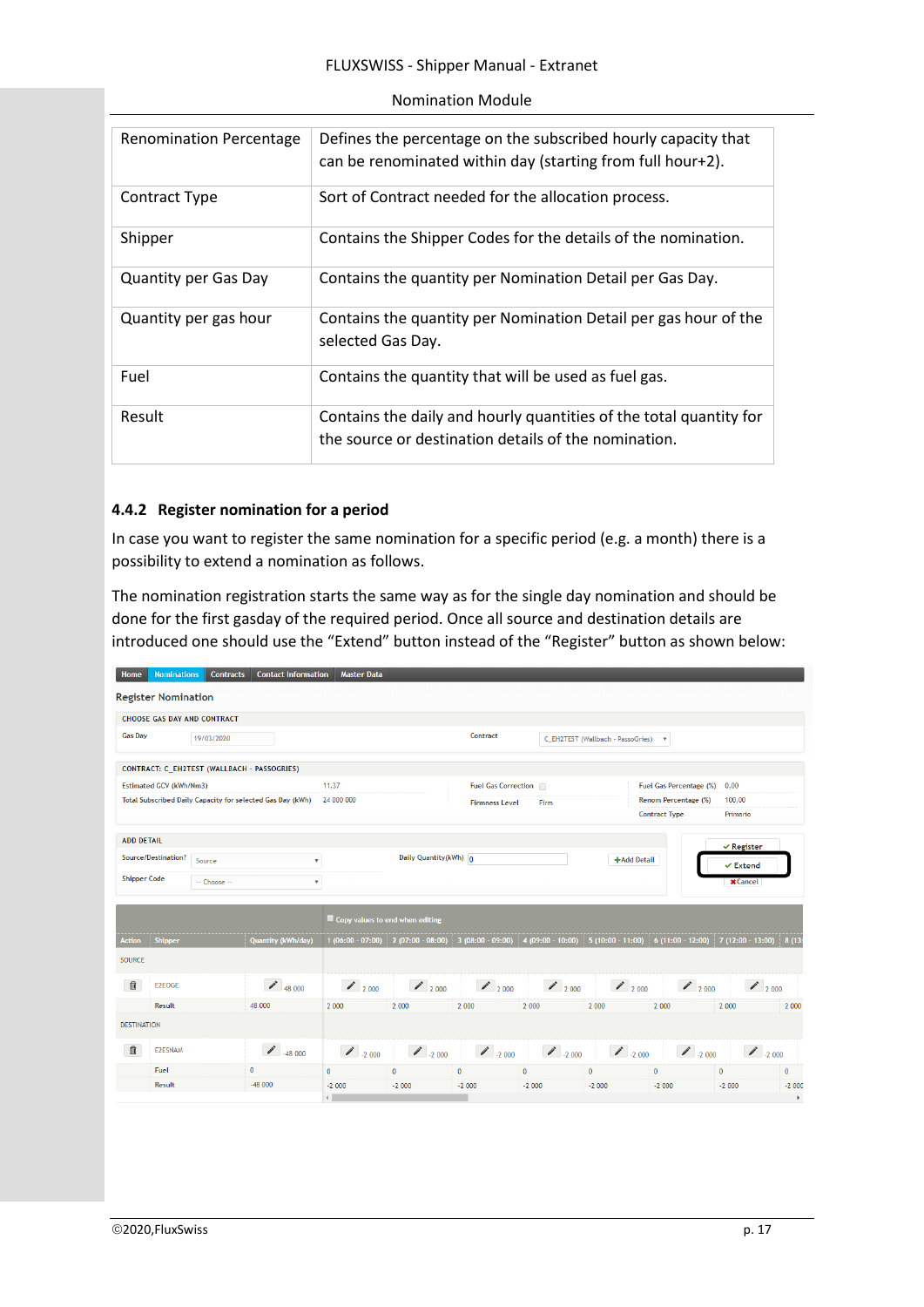#### FLUXSWISS - Shipper Manual - Extranet

| <b>Nomination Module</b> |  |
|--------------------------|--|
|--------------------------|--|

|                               | <b>Register Nomination</b>                                 |                    |                                                                                         |                                                   |                                          |                                         |                                     |                              |                              |
|-------------------------------|------------------------------------------------------------|--------------------|-----------------------------------------------------------------------------------------|---------------------------------------------------|------------------------------------------|-----------------------------------------|-------------------------------------|------------------------------|------------------------------|
|                               | CHOOSE GAS DAY AND CONTRACT                                |                    |                                                                                         |                                                   |                                          |                                         |                                     |                              |                              |
| <b>Gas Day</b>                | 19/03/2020                                                 |                    |                                                                                         |                                                   | Contract                                 |                                         | C EH2TEST (Wallbach - PassoGries) v |                              |                              |
|                               | CONTRACT: C_EH2TEST (WALLBACH - PASSOGRIES)                |                    |                                                                                         |                                                   |                                          |                                         |                                     |                              |                              |
|                               | Estimated GCV (kWh/Nm3)                                    |                    | 11.37                                                                                   |                                                   | Fuel Gas Correction                      |                                         |                                     | Fuel Gas Percentage (%) 0,00 |                              |
|                               | Total Subscribed Daily Capacity for selected Gas Day (kWh) |                    | 24 000 000                                                                              |                                                   | <b>Firmness Level</b>                    | Firm                                    |                                     | Renom Percentage (%)         | 100,00                       |
|                               |                                                            |                    |                                                                                         |                                                   |                                          |                                         |                                     | <b>Contract Type</b>         | Primario                     |
| <b>ADD DETAIL</b>             |                                                            |                    | <b>EXTEND NOMINATION - CONFIRM YOUR REOUEST</b>                                         |                                                   |                                          |                                         | $\circ$                             |                              | $\vee$ Register              |
|                               | Source/Destination?<br>Source                              |                    | Please, confirm nomination for contract 'C EH2TEST' from 19/03/2020 to the selected end |                                                   |                                          |                                         | +Add Detail                         |                              | $\vee$ Extend                |
| <b>Shipper Code</b>           | -- Choose --                                               |                    | date with quantity: 48 000 kWh/day.                                                     |                                                   |                                          |                                         |                                     |                              | <b>x</b> Cancel              |
|                               |                                                            |                    | End date:                                                                               | 19/03/2020                                        |                                          |                                         |                                     |                              |                              |
|                               |                                                            |                    |                                                                                         |                                                   |                                          |                                         |                                     |                              |                              |
|                               |                                                            |                    |                                                                                         | <b>MARCH 2020</b><br>O<br>We The Free<br>Mo<br>Tu | O<br>Sa<br>Su                            | <b>X</b> Cancel<br>$\checkmark$ Confirm |                                     |                              |                              |
| <b>Action</b>                 |                                                            |                    |                                                                                         | $\mathbf{2}$<br>$-5$<br>-31                       | $-1$<br>$\overline{7}$<br>8<br>6<br>00). | $4(09:00 - 10:00)$                      |                                     |                              | 8(13)                        |
|                               | <b>Shipper</b>                                             | Quantity (kWh/day) | $1(06:00 - 07:00)$                                                                      | $9 - 10$<br>$11$ $12$ $13$<br>16                  | 14<br>$-15$                              |                                         | $5(10:00 - 11:00)$                  | $6(11:00 - 12:00)$           | $7(12:00 - 13:00)$           |
|                               |                                                            |                    |                                                                                         | 18 19 20<br>17<br>23<br>24                        | 21 22<br>25 26 27 28 29                  |                                         |                                     |                              |                              |
| 俞                             | E2EOGE                                                     | 48000              | $2000$                                                                                  | $30 - 31$<br>Z000                                 | $-2000$                                  | 2000                                    | 2000                                | 2000                         | $\big $ 2000                 |
|                               | Result                                                     | 48 000             | 2 0 0 0                                                                                 | 2 000                                             | 2 000                                    | 2 0 0 0                                 | 2 000                               | 2 0 0 0                      | 2 000<br>2 000               |
|                               |                                                            |                    |                                                                                         |                                                   |                                          |                                         |                                     |                              |                              |
| 侕                             | E2ESNAM                                                    | $\bigcup_{48,000}$ | 2000                                                                                    |                                                   | $1.2000$ $1.2000$ $1.2000$ $1.2000$      |                                         |                                     | $\big  \big $ -2 000         | 2000                         |
| SOURCE.<br><b>DESTINATION</b> | Fuel                                                       | $\mathbf{0}$       | $\overline{0}$                                                                          | $\mathbf{0}$                                      | $\mathbf{0}$                             | $\mathbf{0}$                            | $\mathbf{0}$                        | $\mathbf{0}$                 | $\mathbf{0}$<br>$\mathbf{0}$ |

#### *Extend nomination screen*

The end date of the required period should then be selected in the pop-up. When pushing the "Confirm" button in the pop-up, the nomination is then registered for all days in the period if all usual rules are checked successfully. The following screen shows the resulting nominations in the overview screen:

| <b>Home</b>              |                             | <b>Nominations</b> |  | <b>Contracts</b> | <b>Contact Information</b> | <b>Master Data</b>    |  |                |  |                     |              |                  |                                 |
|--------------------------|-----------------------------|--------------------|--|------------------|----------------------------|-----------------------|--|----------------|--|---------------------|--------------|------------------|---------------------------------|
|                          | <b>Nominations Overview</b> |                    |  |                  |                            |                       |  |                |  |                     |              |                  |                                 |
| <b>NOMINATION FILTER</b> |                             |                    |  |                  |                            |                       |  |                |  |                     |              |                  |                                 |
| <b>Start Gas Day</b>     |                             | 19/03/2020         |  |                  |                            |                       |  |                |  |                     |              |                  |                                 |
| <b>End Gas Day</b>       |                             | 26/03/2020         |  |                  |                            |                       |  |                |  |                     |              |                  | <b>Q</b> Find Nominations       |
|                          |                             |                    |  |                  |                            |                       |  |                |  |                     |              |                  |                                 |
| <b>Action</b>            |                             | $\div$ Gas Day     |  | $\div$ Contract  | $\triangleq$               | Path                  |  | ≑ Source (kWh) |  | ♦ Destination (kWh) | $\triangleq$ | <b>Confirmed</b> | $\div$ Registration Time $\div$ |
| $\bullet$                |                             | 19/03/2020         |  | C_EH2TEST        |                            | Wallbach - PassoGries |  | 48 000         |  | $-48000$            |              | $\pmb{\times}$   | 18/03/2020 15:08:14             |
| $\bullet$                |                             | 20/03/2020         |  | C EH2TEST        |                            | Wallbach - PassoGries |  | 48 000         |  | $-48000$            |              | $\pmb{\times}$   | 18/03/2020 15:08:15             |
| $\bullet$                |                             | 21/03/2020         |  | C EH2TEST        |                            | Wallbach - PassoGries |  | 48 000         |  | $-48000$            |              | $\pmb{\times}$   | 18/03/2020 15:08:15             |
| $\bullet$                |                             | 22/03/2020         |  | C_EH2TEST        |                            | Wallbach - PassoGries |  | 48 000         |  | $-48000$            |              | ×                | 18/03/2020 15:08:15             |
| $\bullet$                |                             | 23/03/2020         |  | C EH2TEST        |                            | Wallbach - PassoGries |  | 48 000         |  | $-48000$            |              | $\pmb{\times}$   | 18/03/2020 15:08:15             |
| $\bullet$                |                             | 24/03/2020         |  | C_EH2TEST        |                            | Wallbach - PassoGries |  | 48 000         |  | $-48000$            |              | $\pmb{\times}$   | 18/03/2020 15:08:15             |
| $\bullet$                |                             | 25/03/2020         |  | C EH2TEST        |                            | Wallbach - PassoGries |  | 48 000         |  | $-48000$            |              | $\pmb{\times}$   | 18/03/2020 15:08:15             |
| $\bullet$                |                             | 26/03/2020         |  | C EH2TEST        |                            | Wallbach - PassoGries |  | 48 000         |  | $-48000$            |              | $\pmb{\times}$   | 18/03/2020 15:08:16             |

**Remark**: periods should not include days on which a switch is made between summertime and wintertime or vice versa. For these cases a period should end the day before such a day or start the day after such a day. For switch days themselves only a single nomination is accepted.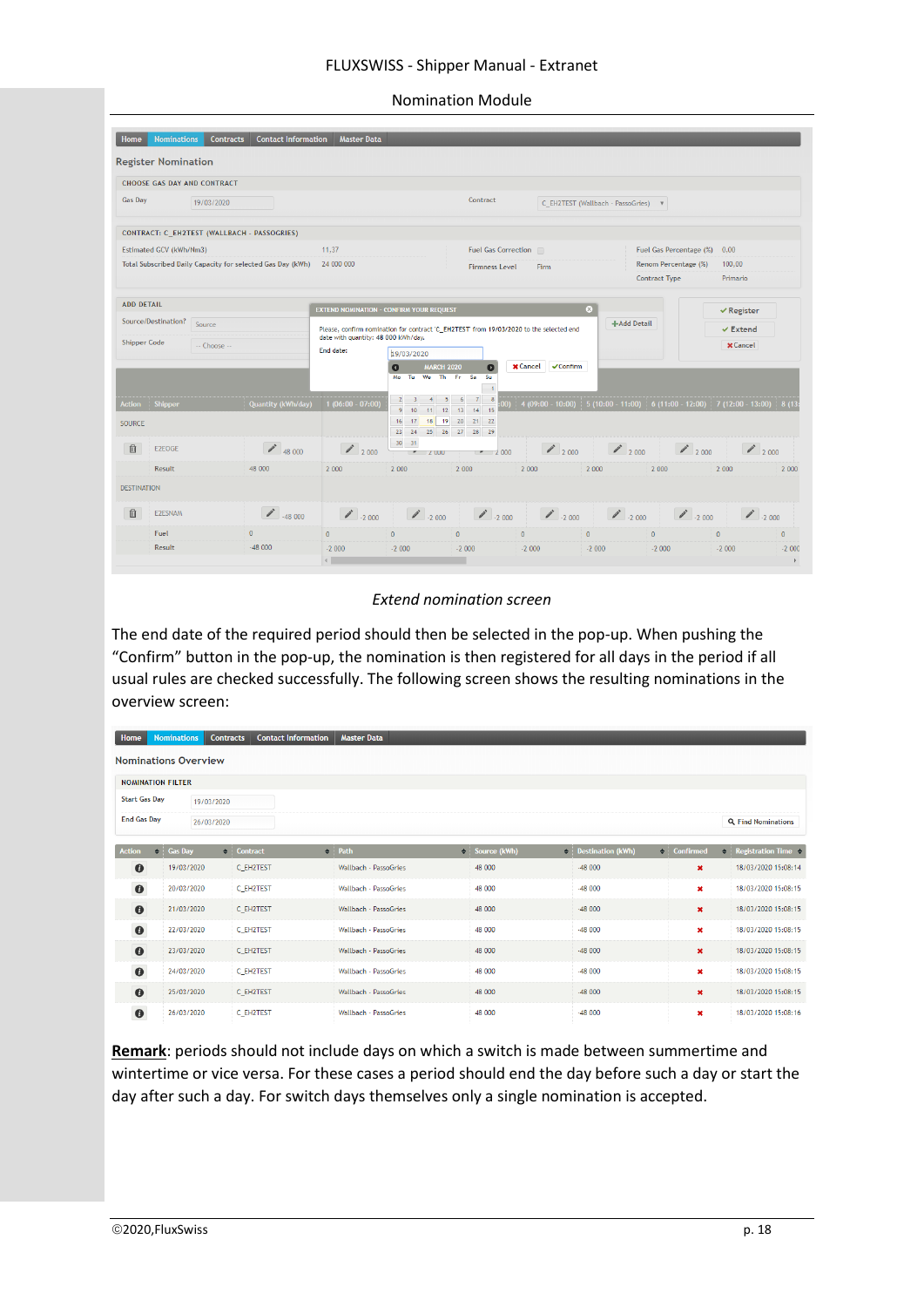#### Contract Module

# <span id="page-19-0"></span>**5. Contract Module**

| fluxswiss <sup>6</sup> |                                                       | Change Password Et Log Off                                   |
|------------------------|-------------------------------------------------------|--------------------------------------------------------------|
| fluxys                 | <b>FLUXSWISS EXTRANET</b>                             | Shipper Code:<br>Shipper Name:<br><b>Ilser Name: ITGUARD</b> |
| Home                   | Nominations Contracts Contact Information Master Data |                                                              |

*Menu Toolbar*

The Shipper can access this module via the toolbar at the top. By clicking on the Contracts menu, the Shipper navigates to the Contract Overview screen.

Via the Contract Overview screen the Shipper can look up his own Contracts. By clicking on a row in the Contract Overview screen, the Shipper is navigated to the Contract Detail screen.

These screens are explained in further detail in the following chapters.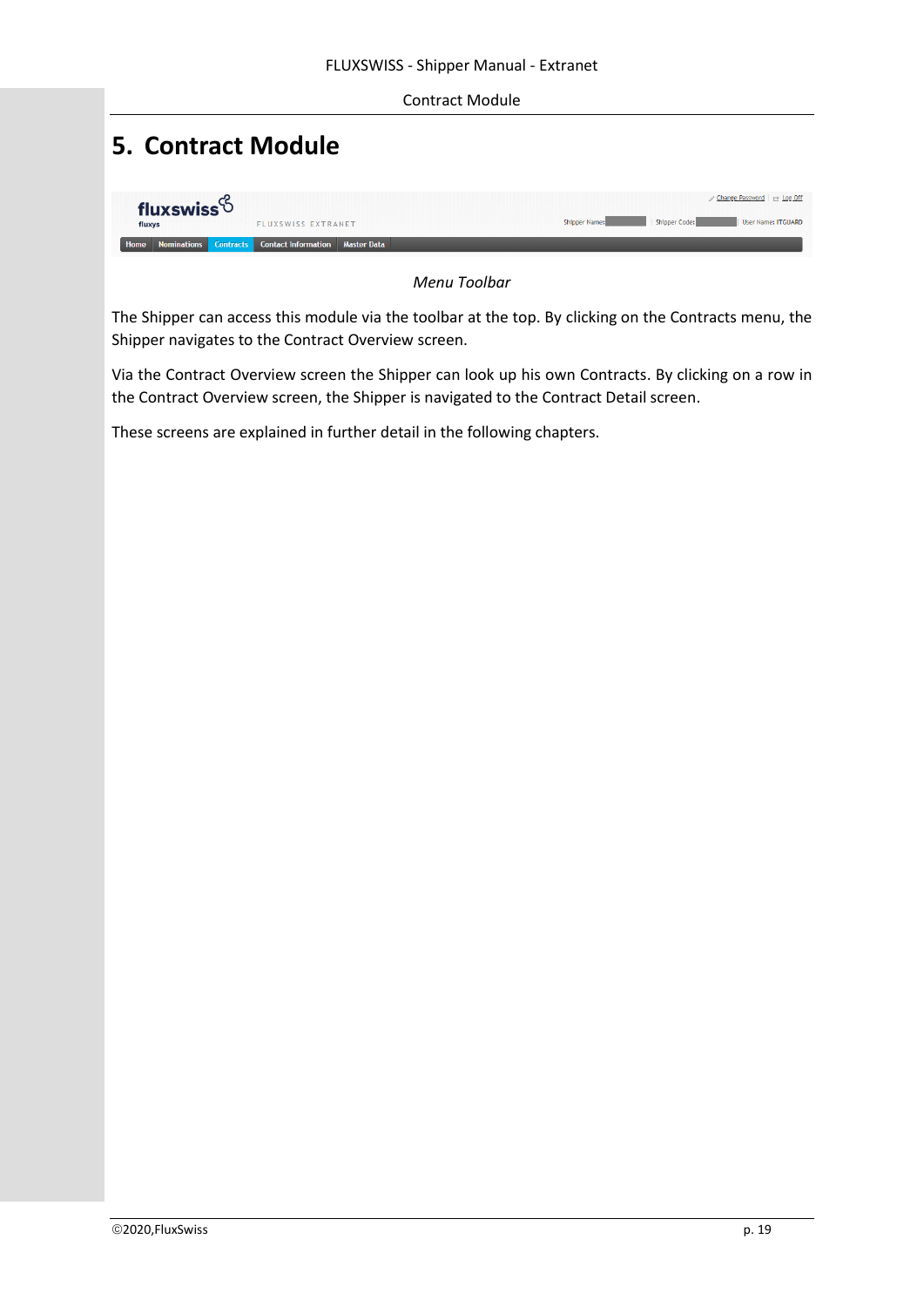#### Contract Module

# <span id="page-20-0"></span>*5.1 Contract Overview*

| fluxys                   | fluxswiss $6$<br><b>FLUXSWISS EXTRANET</b>                           |                       |             |      |                                                   | Change Password   Et Log Off<br>Shipper Name: Test E2E shipper   Shipper Code: TESTE2E   User Name: TESTE2E |
|--------------------------|----------------------------------------------------------------------|-----------------------|-------------|------|---------------------------------------------------|-------------------------------------------------------------------------------------------------------------|
| Home                     | <b>Nominations</b><br><b>Contact Information</b><br><b>Contracts</b> | <b>Master Data</b>    |             |      |                                                   |                                                                                                             |
| <b>Contract Overview</b> |                                                                      |                       |             |      |                                                   |                                                                                                             |
| <b>CONTRACT FILTER</b>   |                                                                      |                       |             |      |                                                   |                                                                                                             |
| <b>Gas Day</b>           | 18/03/2020                                                           |                       |             |      |                                                   |                                                                                                             |
| Active                   | <b>Only Active</b><br>O Only Inactive                                |                       |             |      |                                                   | Q Search                                                                                                    |
| <b>Action</b>            | Contract Code                                                        | $\Rightarrow$ Path    | $\div$ Type |      | $\bullet$ Fuel Gas % $\bullet$ Capacity (kWh/day) | $\div$ Capacity (Nm3/h)<br>$\Rightarrow$                                                                    |
| $\mathbf 0$              | C_EH2TEST                                                            | Wallbach - PassoGries | Primario    | 0,00 | 25 000 000                                        | 175 901                                                                                                     |

#### *Contract Overview screen*

In order to access this screen the Shipper must have clicked the Contract menu.

The Shipper can find the active Contracts for the selected Gas Day. The default value of this Gas Day is the current Gas Day. This can be changed by the Shipper. In order to perform the actual search, the Shipper must click the Search button.

| <b>Filter</b> | <b>Description</b>                                                                                        |
|---------------|-----------------------------------------------------------------------------------------------------------|
| Gas Day       | MANDATORY - Selected Gas Day for the active Contracts.<br>Active means that there exists a Contract Line. |

After applying the selected filter, the application will retrieve the Contracts. The Shipper will have an overview of these presented in a table. Click on a row in the table to navigate to the Contract Detail screen.

| <b>Field</b>               | <b>Description</b>                                                                                                                                                   |
|----------------------------|----------------------------------------------------------------------------------------------------------------------------------------------------------------------|
| Contract Code              | Contract Code for which the nomination is made.                                                                                                                      |
| Path                       | Path for which the nomination is made.                                                                                                                               |
| <b>Contract Type</b>       | Sort of Contract needed for the allocation process.                                                                                                                  |
| <b>Fuel Gas Percentage</b> | Defines by how much the amount of gas at the redelivery point<br>is decreased compared to the amount of gas at the delivery<br>point to compensate for the fuel gas. |
| Capacity                   | Is an indication of the quantity that can be subscribed via the<br>Contract for the selected Gas Day.                                                                |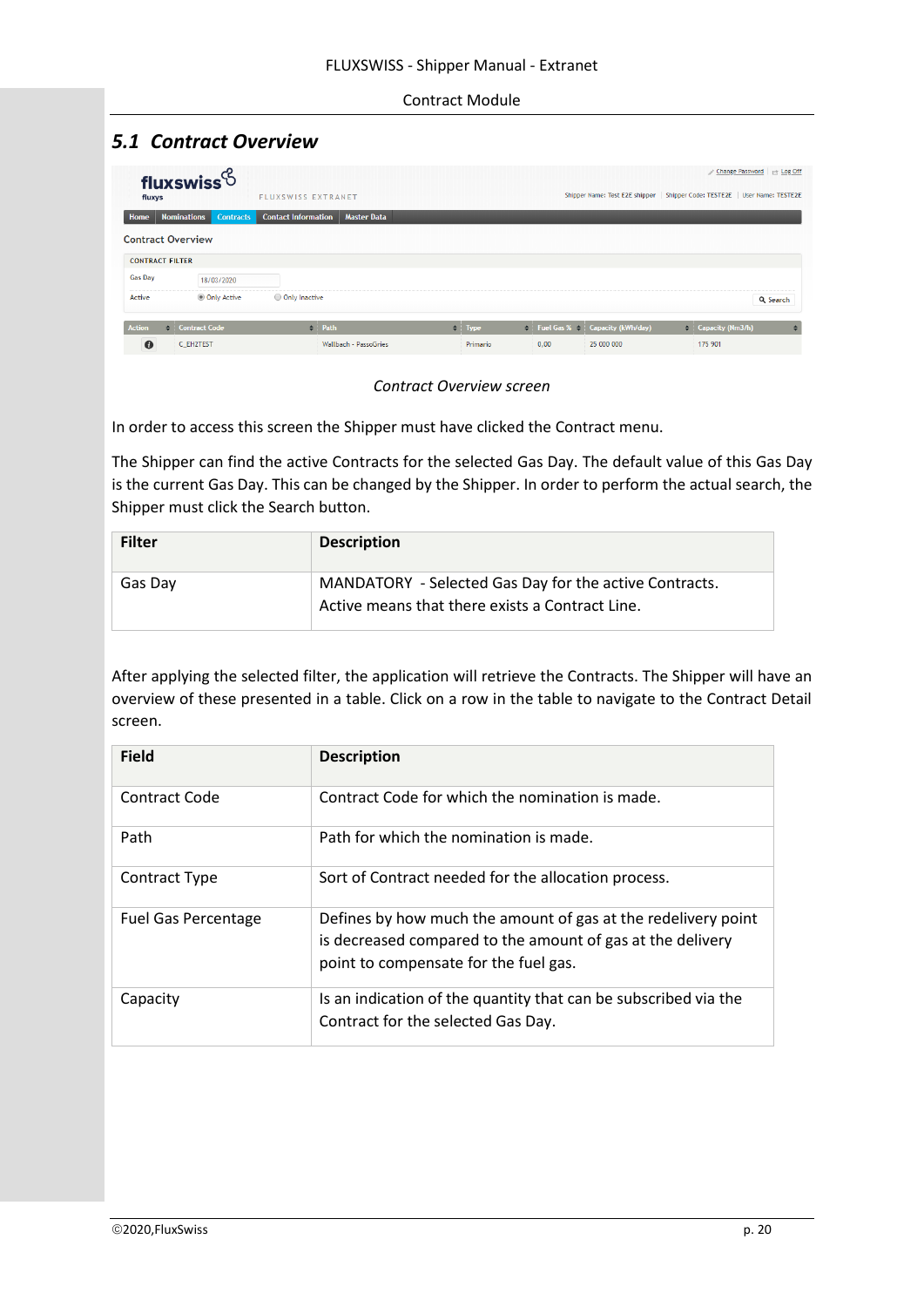#### Contract Module

# <span id="page-21-0"></span>*5.2 Contract Detail*

| <b>Nominations</b><br>Home  | <b>Contracts</b>          | <b>Contact Information</b>              | <b>Master Data</b>                             |                                    |                               |  |                |  |                     |               |                               |   |
|-----------------------------|---------------------------|-----------------------------------------|------------------------------------------------|------------------------------------|-------------------------------|--|----------------|--|---------------------|---------------|-------------------------------|---|
| <b>Contract Detail</b>      |                           |                                         |                                                |                                    |                               |  |                |  |                     |               | ← Return to Contract Overview |   |
| C EH2TEST                   |                           |                                         |                                                |                                    |                               |  |                |  |                     |               |                               |   |
| <b>Contract Code</b>        | C EH2TEST                 |                                         |                                                | Daily Capacity (kWh)               |                               |  | 25 000 000     |  |                     |               |                               |   |
| Path                        |                           | Wallbach - PassoGries                   |                                                |                                    | Fuel gas correction<br>$\Box$ |  |                |  |                     |               |                               |   |
| FirmnessLevel               | <b>Firm</b>               |                                         |                                                | Fuel gas percentage (%)            |                               |  | 0,00           |  |                     |               |                               |   |
| <b>Contract Type</b>        | Primario                  |                                         |                                                | 18/03/2020<br><b>Gas Dav</b>       |                               |  |                |  |                     |               |                               |   |
| <b>Description</b>          | <b>Test Contract</b>      |                                         |                                                | 11,37<br>GCV (kWh/Nm3)             |                               |  |                |  |                     |               |                               |   |
|                             |                           |                                         |                                                | <b>Renomination Percentage (%)</b> |                               |  | 100,00         |  |                     |               |                               |   |
| Daily Capacity (Nm3) $\div$ | Daily Energy (kWh) $\div$ | Hourly Capacity (Nm3) $\Leftrightarrow$ | Hourly Energy (kWh) $\Rightarrow$ From Gas Day |                                    | $\div$ To Gas Day             |  | $\div$ Sublet  |  | $\div$ Shipper Code | $\Rightarrow$ | Capacity $\div$ Volume $\div$ |   |
| 1 143 360                   | 13 000 000                | 87 951                                  | 1 000 000                                      | 18/03/2020 17:00 CET               | 19/03/2020                    |  | $\pmb{\times}$ |  | ÷                   |               |                               | × |
| 1 055 409                   | 12 000 000                | 87 951                                  | 1 000 000                                      | 18/03/2020 18:00 CET               | 27/03/2020                    |  | ×              |  |                     |               |                               | × |

*Contract Detail screen*

In order to access this screen the Shipper must have clicked a row in the overview of the Contracts.

In the upper section of the screen the Shipper will see the Contract information. In the bottom section of the screen all the Contract Lines of the Contract are shown.

| <b>Field</b>                              | <b>Description</b>                                                                                                                                                                   |
|-------------------------------------------|--------------------------------------------------------------------------------------------------------------------------------------------------------------------------------------|
| <b>Contract Code</b>                      | Contract Code for which the nomination is made.                                                                                                                                      |
| Path                                      | Transit route for which the Nomination is made.                                                                                                                                      |
| <b>Firmness Level</b>                     | Defines the order in which nominated quantities are reduced in<br>case the total sum of nominations exceed the available<br>capacity.                                                |
| <b>Contract Type</b>                      | Sort of Contract needed for the allocation process.                                                                                                                                  |
| Description                               | Description of the Contract.                                                                                                                                                         |
| <b>Total Subscribed Daily</b><br>Capacity | Maximum quantity that can be nominated via the Contract for<br>the selected Gas Day.                                                                                                 |
| <b>Fuel Gas Correction</b>                | Indicates if the fuel gas advances, calculated during the<br>nomination process, are corrected during the allocation and<br>billing process.                                         |
| <b>Fuel Gas Percentage</b>                | Defines by how much the amount of gas at the redelivery point<br>is decreased compared to the amount of gas at the delivery<br>point to compensate for the fuel gas.                 |
| <b>Renomination Percentage</b>            | Defines the percentage on the subscribed hourly capacity that<br>can be renominated within day (starting from full hour+2).                                                          |
| Gas Day                                   | Gas Day for which the nomination is made.                                                                                                                                            |
| <b>Estimated GCV</b>                      | Defines the GCV at a particular Network Point for a certain<br>period in order to be able to convert volume amounts into<br>energy amounts or vice versa. For backhaul contracts the |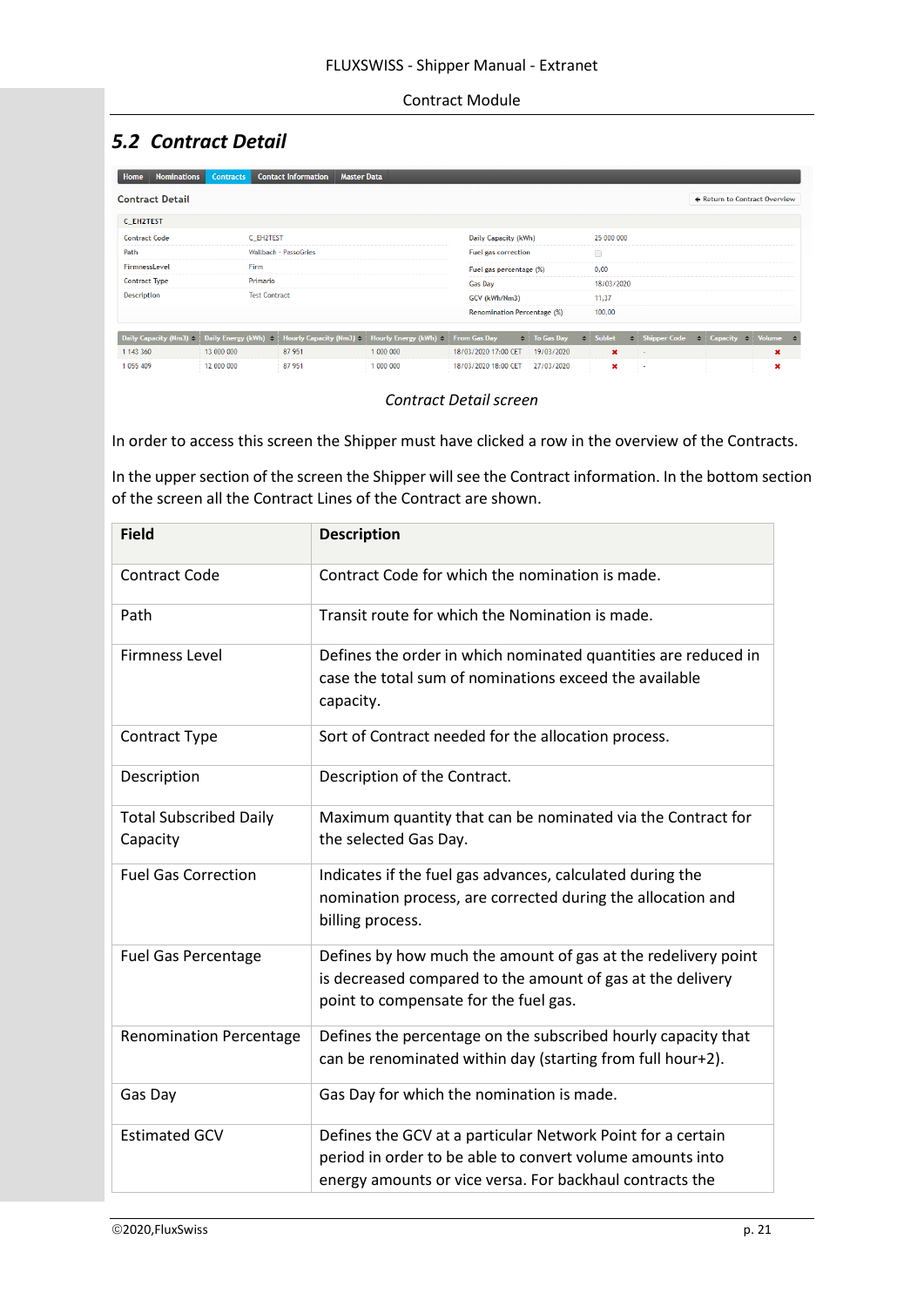### FLUXSWISS - Shipper Manual - Extranet

### Contract Module

|                                | Estimated GCV of the redelivery point is used.                                                                              |
|--------------------------------|-----------------------------------------------------------------------------------------------------------------------------|
| <b>Renomination Percentage</b> | Defines the percentage on the subscribed hourly capacity that<br>can be renominated within day (starting from full hour+2). |
| <b>Field (Contract Line)</b>   | <b>Description</b>                                                                                                          |
| Daily Capacity                 | The maximum daily quantity in Nm3 that can be subscribed via                                                                |
|                                | the Contract for the selected Gas Day.                                                                                      |
| Daily Energy                   | The maximum daily quantity in kWh that can be subscribed via                                                                |
|                                | the Contract for the selected Gas Day.                                                                                      |
| <b>Hourly Capacity</b>         | The maximum hourly quantity in Nm3 that can be subscribed                                                                   |
|                                | via the Contract for the selected Gas Day.                                                                                  |
| <b>Hourly Energy</b>           | The maximum hourly quantity in kWh that can be subscribed                                                                   |
|                                | via the Contract for the selected Gas Day.                                                                                  |
| From                           | Start of the period of the Contract Line.                                                                                   |
| To                             | End of the period of the Contract Line.                                                                                     |
| Sublet                         | Indicates whether the Contract Line is a capacity assignment                                                                |
|                                | from or to another Shipper.                                                                                                 |
| Shipper Code                   | Displays the Shipper Code of the Shipper from or to whom the<br>capacity is sublet.                                         |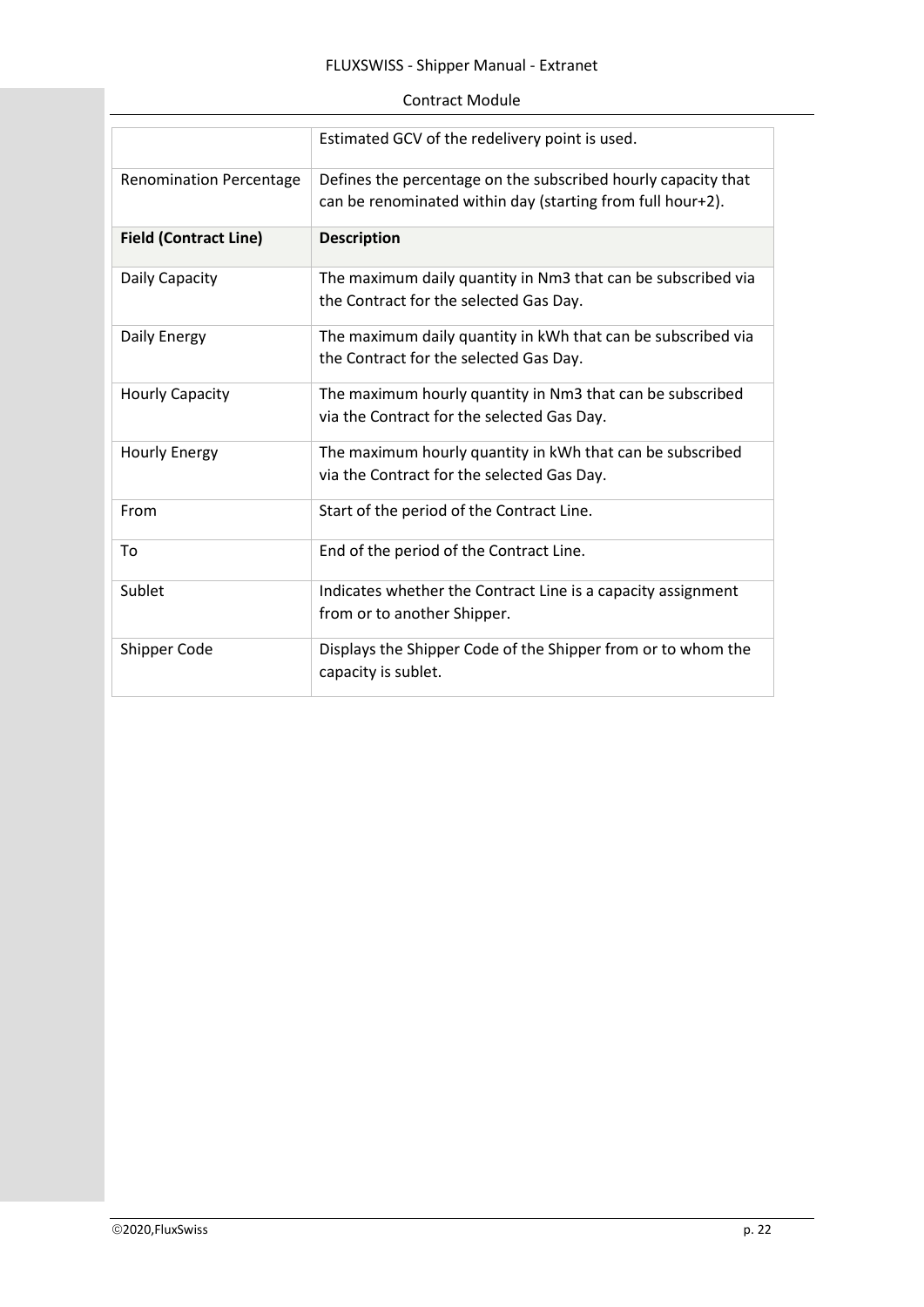Contact Information Module

# <span id="page-23-0"></span>**6. Contact Information Module**

|                                  |                                                       | Change Password   et Log Off                                |
|----------------------------------|-------------------------------------------------------|-------------------------------------------------------------|
| fluxswiss <sup>6</sup><br>fluxys | <b>FLUXSWISS EXTRANET</b>                             | Shipper Code:<br><b>Shipper Name:</b><br>User Name: ITGUARD |
| Home <sub>N</sub>                | Nominations Contracts Contact Information Master Data |                                                             |

*Menu Toolbar*

The Shipper can access this module via the toolbar at the top. By clicking on the Contact Information menu, the Shipper navigates to the Contact Information screen.

| <b>Nominations</b><br>Home      | <b>Contracts</b>             | <b>Contact Information</b><br><b>Master Data</b> |                       |                            |  |
|---------------------------------|------------------------------|--------------------------------------------------|-----------------------|----------------------------|--|
| <b>Contact Information</b>      |                              |                                                  |                       |                            |  |
| <b>BUSINESS PARTY</b>           |                              |                                                  |                       |                            |  |
| Code                            | <b>EH2TEST</b>               |                                                  | <b>Fax Number</b>     | 021538546                  |  |
| <b>Current Name</b>             | <b>Test Shipper</b>          |                                                  | <b>Phone Number</b>   | 021538540                  |  |
| E-mail                          | alice.decock@fluxys.com      |                                                  | <b>Postal Address</b> | Gas street, 3<br>0123 Town |  |
| <b>Status</b>                   | $\blacktriangleright$ ACTIVE |                                                  |                       | Country                    |  |
|                                 |                              |                                                  | 24/7 Contact          | <b>Test Contact</b>        |  |
| <b>USER CONTACT INFORMATION</b> |                              |                                                  |                       |                            |  |
| <b>First Name</b>               | Test                         |                                                  | <b>Fax Number</b>     | 021538542                  |  |
| <b>Last Name</b>                | Contact                      |                                                  | <b>Phone Number</b>   | 021538543                  |  |
|                                 | alice.decock@fluxys.com      |                                                  |                       |                            |  |
| E-mail                          |                              |                                                  |                       |                            |  |

 $\mathbb Z$ Edit

#### *Contact Information screen*

In the upper section the Shipper will see the information of his company, in the bottom section the Shipper will see the user contact information. It is important that the Shipper contacts FluxSwiss to correct incorrect information. Especially the 24/7 contact field is very important for the dispatchers of FluxSwiss in case of emergency.

| Home                    | <b>Nominations</b>              | <b>Contracts</b> | <b>Contact Information</b>                              | <b>Master Data</b> |  |                       |                            |                                         |
|-------------------------|---------------------------------|------------------|---------------------------------------------------------|--------------------|--|-----------------------|----------------------------|-----------------------------------------|
|                         | <b>Contact Information</b>      |                  |                                                         |                    |  |                       |                            |                                         |
| <b>BUSINESS PARTY</b>   |                                 |                  |                                                         |                    |  |                       |                            |                                         |
| Code                    |                                 |                  | <b>EH2TEST</b>                                          |                    |  | <b>Fax Number</b>     | 021538546                  |                                         |
| <b>Current Name</b>     |                                 |                  | <b>Test Shipper</b>                                     |                    |  | <b>Phone Number</b>   | 021538540                  |                                         |
| E-mail<br><b>Status</b> |                                 |                  | alice.decock@fluxys.com<br>$\blacktriangleright$ ACTIVE |                    |  | <b>Postal Address</b> | Gas street, 3<br>0123 Town | $\hat{\cdot}$                           |
|                         |                                 |                  |                                                         |                    |  | 24/7 Contact          | <b>Test Contact</b>        | $\widehat{\phantom{a}}$<br>$\checkmark$ |
|                         | <b>USER CONTACT INFORMATION</b> |                  |                                                         |                    |  |                       |                            |                                         |
| <b>First Name</b>       |                                 |                  | Test                                                    |                    |  | <b>Fax Number</b>     | 021538542                  |                                         |
| <b>Last Name</b>        |                                 |                  | Contact                                                 |                    |  | <b>Phone Number</b>   | 021538543                  |                                         |
| E-mail                  |                                 |                  | alice.decock@fluxys.com                                 |                    |  |                       |                            |                                         |
|                         |                                 |                  |                                                         |                    |  |                       |                            |                                         |

 $\begin{tabular}{|c|c|} \hline \textbf{X} & \textbf{C} \\\hline \textbf{X} & \textbf{C} \\\hline \textbf{X} & \textbf{C} \\\hline \textbf{X} & \textbf{A} \\\hline \textbf{X} & \textbf{A} \\\hline \textbf{X} & \textbf{A} \\\hline \textbf{X} & \textbf{A} \\\hline \textbf{X} & \textbf{A} \\\hline \textbf{X} & \textbf{A} \\\hline \textbf{X} & \textbf{A} \\\hline \textbf{X} & \textbf{A} \\\hline \textbf{X} & \textbf{A} \\\hline \$ 

#### *Contact Information screen – Edit*

The Shipper has the possibility to edit his own Contact Information. Click the Edit button then change the fields that need to change and lastly click on the Submit button to save the changes. It is possible to cancel the changes by clicking the Cancel button.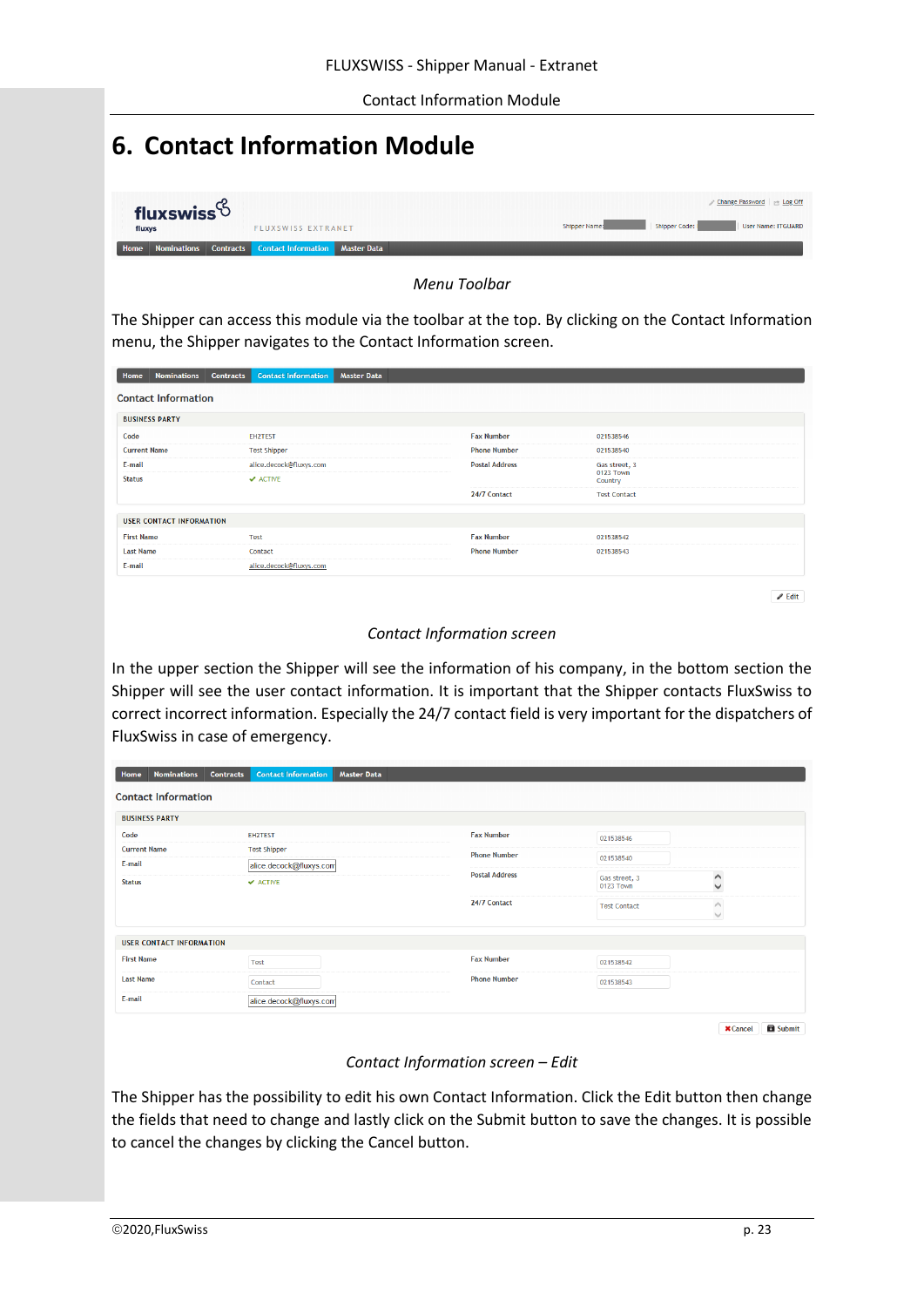### FLUXSWISS - Shipper Manual - Extranet

#### Contact Information Module

| <b>Field (Business Party)</b>              | <b>Description</b>                                                                                                                          |
|--------------------------------------------|---------------------------------------------------------------------------------------------------------------------------------------------|
| Code                                       | The Shipper Code.                                                                                                                           |
| <b>Current Name</b>                        | The current name of the company as known by FluxSwiss.                                                                                      |
| E-mail                                     | E-mail of the company of the user.                                                                                                          |
| <b>Status</b>                              | Indicates whether the company of the user is still active or<br>inactive.                                                                   |
| <b>Fax Number</b>                          | Fax of the company of the user.                                                                                                             |
| <b>Phone Number</b>                        | Phone Number of the company of the user.                                                                                                    |
| <b>Postal Address</b>                      | Postal Address of the company of the user.                                                                                                  |
| 24/7 contact                               | The information necessary to contact the Shipper 24/7. The<br>dispatchers of FluxSwiss must at all times be able to contact the<br>Shipper. |
| <b>Field (User Contact</b><br>Information) | <b>Description</b>                                                                                                                          |
| <b>First Name</b>                          | First Name of the user.                                                                                                                     |
| Last Name                                  | Last Name of the user.                                                                                                                      |
| E-mail                                     | E-mail of the user.                                                                                                                         |
| <b>Fax Number</b>                          | Fax of the user.                                                                                                                            |
| <b>Phone Number</b>                        | Phone Number of the user.                                                                                                                   |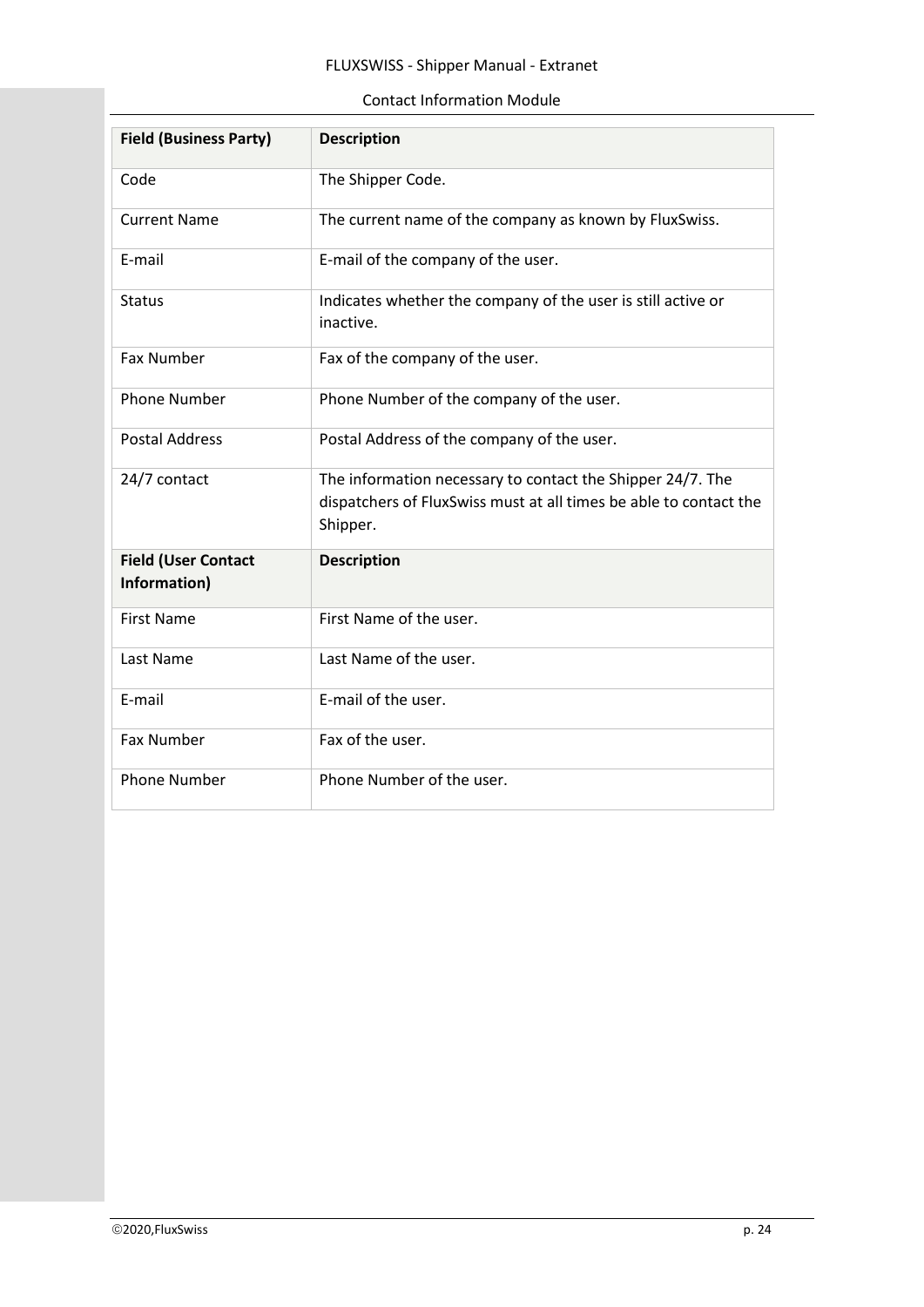#### Master Data Module

# <span id="page-25-0"></span>**7. Master Data Module**

| fluxswiss $6$ |                                                       | Change Password   <b>Et Log Off</b>                         |
|---------------|-------------------------------------------------------|-------------------------------------------------------------|
| fluxys        | <b>FLUXSWISS EXTRANET</b>                             | Shipper Code:<br>Shipper Name:<br><b>User Name: ITGUARD</b> |
| Home          | Nominations Contracts Contact Information Master Data |                                                             |

*Menu Toolbar*

The Shipper can access this module via the toolbar at the top. By clicking on the Master Data Module menu, the Shipper navigates to the Estimated GCV Overview screen.

| Home                 | <b>Nominations</b>            | <b>Contracts</b> |            | <b>Contact Information</b> | <b>Master Data</b> |                    |                               |          |
|----------------------|-------------------------------|------------------|------------|----------------------------|--------------------|--------------------|-------------------------------|----------|
|                      | <b>Estimated GCV Overview</b> |                  |            |                            |                    |                    |                               |          |
| <b>FILTER</b>        |                               |                  |            |                            |                    |                    |                               |          |
| <b>Network Point</b> |                               |                  |            | <b>All Network Points</b>  | $\checkmark$       |                    |                               |          |
| <b>Start Gas Day</b> |                               |                  | 29/09/2016 |                            |                    |                    |                               |          |
| <b>End Gas Day</b>   |                               |                  | 29/09/2016 |                            |                    |                    |                               | Q Search |
| <b>Network Point</b> |                               |                  |            | ♦ Start Gas Day            |                    | $\div$ End Gas Day | Estimated GCV Value (kWh/Nm3) | ٠        |
| Oltingue             |                               |                  |            | 01/09/2016                 |                    | $\sim$             | 11,45                         |          |
| PassoGries           |                               |                  |            | 01/09/2009                 |                    | ÷.                 | 11,32                         |          |
| Wallbach             |                               |                  |            | 01/09/2016                 |                    | $\sim$             | 11,42                         |          |

#### *Estimated GCV Overview screen*

In order to find the wanted GCV the Shipper must at least provide a Gas Day period. The default period starts at the current Gas Day and ends at the current Gas Day. This can be changed by the Shipper. If wanted the Shipper can add an extra filter criteria by choosing the Network Point for which the GCV is valid. The Shipper must then click the Search button in order to do the actual searching.

| <b>Filter</b> | <b>Description</b>                                                                                                                                    |
|---------------|-------------------------------------------------------------------------------------------------------------------------------------------------------|
| Network Point | OPTIONAL - A place where gas can exit or enter the FluxSwiss<br>grid. Currently there are three Network points: Wallbach,<br>Oltingue and PassoGries. |
| Start Gas Day | MANDATORY - Beginning of the period.                                                                                                                  |
| End Gas Day   | MANDATORY - Ending of the period.                                                                                                                     |

After the search the application will return all the defined GCVs for the given filter. The Shipper will see the Network Point, the Start Gas Day and the actual GCV value. Notice that there is only one value of the estimated GCV per Network Point and per Gas Day.

| <b>Field</b>  | <b>Description</b>                                                                                                                         |
|---------------|--------------------------------------------------------------------------------------------------------------------------------------------|
| Network Point | A place where gas can exit or enter the FluxSwiss grid. Currently<br>there are three Network points: Wallbach, Oltingue and<br>PassoGries. |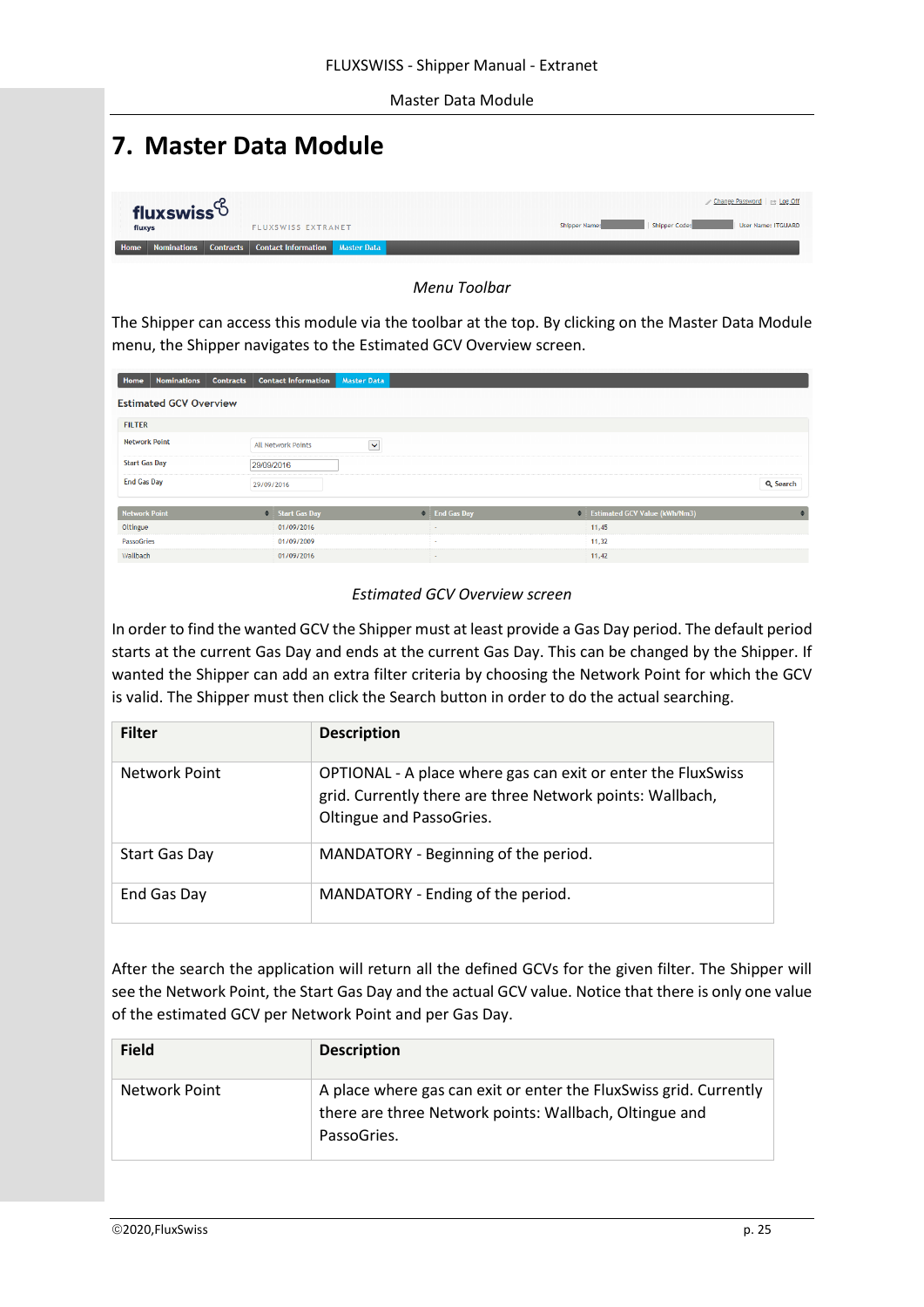### FLUXSWISS - Shipper Manual - Extranet

#### Master Data Module

| Start Gas Day              | Beginning of the period for which the GCV value is valid.                                      |
|----------------------------|------------------------------------------------------------------------------------------------|
| <b>Estimated GCV Value</b> | The value of the Gas Calorific Value (GCV) used to convert<br>volume to energy and vice versa. |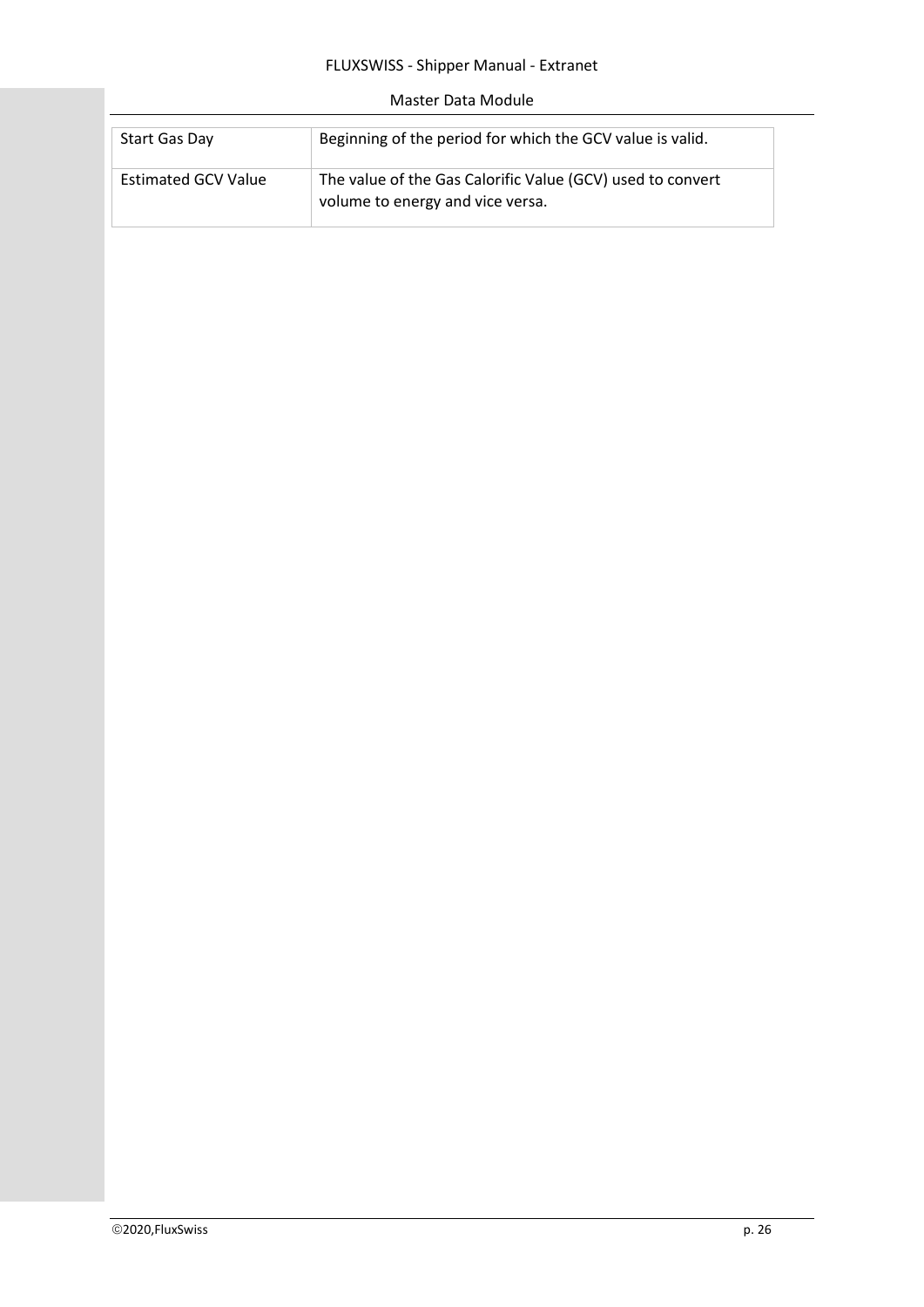# <span id="page-27-0"></span>**8. Digital Selling Platform**

The shipper can also access our Digital Selling Platform should they be enabled to do so. When this is the case, the platform can be accessed here[: https://auctionextranet.flch.gsmartsuite.com.](https://auctionextranet.flch.gsmartsuite.com/)

# *8.1 Logging in*

| fluxswiss $%$<br>fluxys |       |
|-------------------------|-------|
| <b>PLEASE LOGIN</b>     |       |
| Login:                  |       |
| Password:               |       |
|                         | Login |

*Log in screen*

When going to the site, you will first be greeted by the login screen. If it's your first time, you will have to use the provided username and password. Otherwise you should know your username and password. If not, you can contact our helpdesk to reset your password.

When logged in, you will be either redirected to the sales channel selection screen or immediately to the Within-Day sales portal if you are not allowed to partake with long-term auctions or if there are none available at the time.

# *8.2 Sales channel selection*



*Sales channel selection screen*

Only when you as a business party can partake in long-term auctions and only when they are available at the time you will see this screen. Click on Within-Day sales portal to navigate to our short-term product sales and Capacity auction portal for the long-term auctions.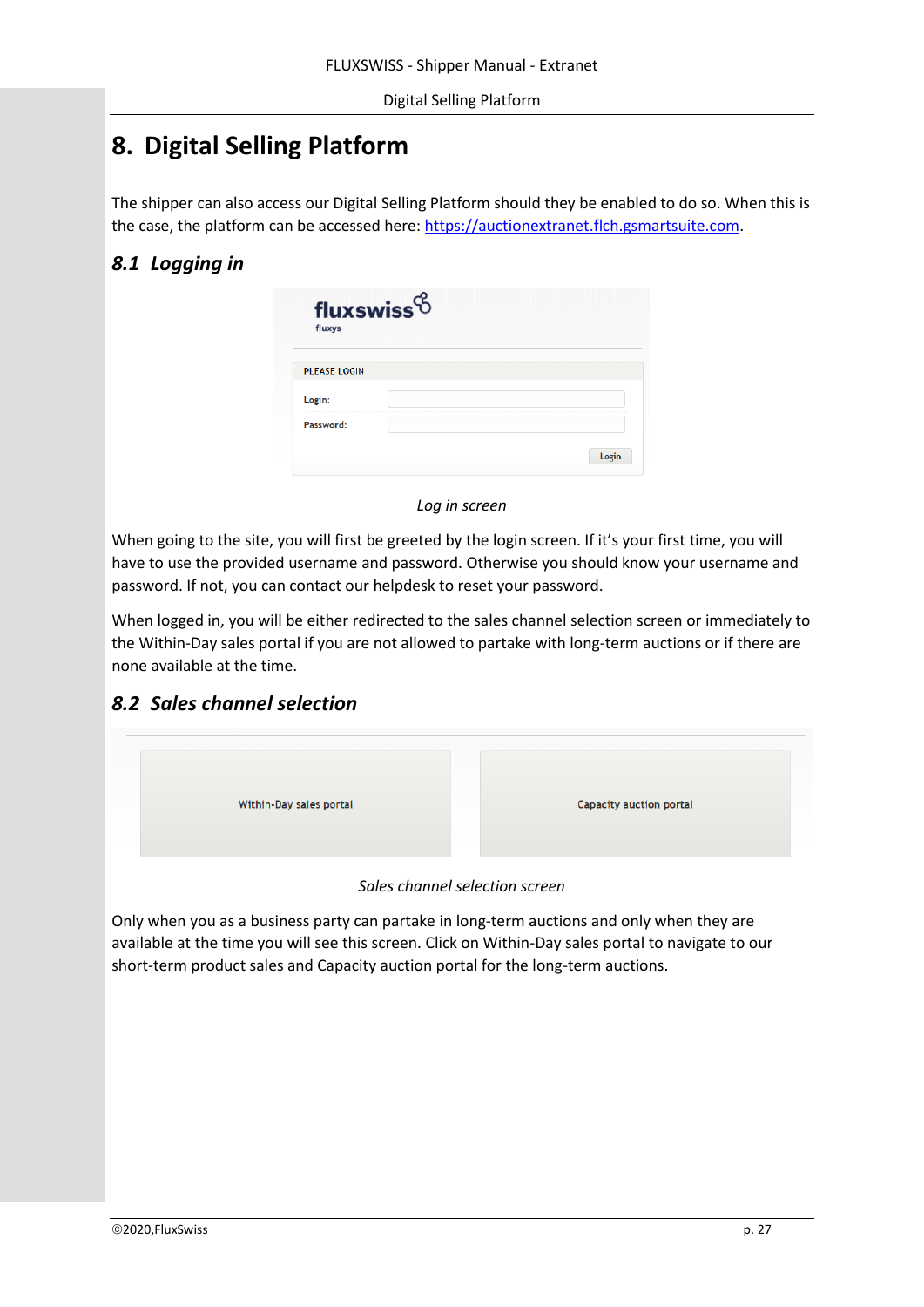# *8.3 Within-Day sales portal*

| LP - GP FIRM 15/11/2019       |             | $LP - GP$ Firm 15/11/2019 $\circ$                                                                            |             |                |
|-------------------------------|-------------|--------------------------------------------------------------------------------------------------------------|-------------|----------------|
| Capacity                      | 800 MWh/h   | Updated a few seconds ago                                                                                    |             |                |
| Reserved                      | 800 MWh/h   | <b>Maximum Capacity</b>                                                                                      | 800         | MWh/h          |
| <b>Reserved Unit</b><br>Price | 1.1 EUR/MWh | Reserved Capacity                                                                                            | 800         | MWh/h          |
|                               |             | Reserved Unit Price                                                                                          | 1.1         | <b>EUR/MWh</b> |
| LP - OLT INT1 15/11/2019      |             | <b>Current Unit Price</b>                                                                                    | 1.1         | EUR/MWh        |
| Capacity                      | 1 MWh/h     |                                                                                                              |             |                |
| <b>Unit Price</b>             | 1 EUR/MWh   | Reserved Exchange Rate $\triangle$                                                                           | 1.7         | EUR/CHF        |
|                               |             | <b>Current Exchange Rate</b>                                                                                 | 1.7         | <b>EUR/CHF</b> |
|                               |             | <b>Estimated Price</b>                                                                                       | 14080       | <b>EUR</b>     |
|                               |             | Reservation valid until 15/11/2019, 12:06:39<br>Validity period will not change when the capacity is updated |             |                |
|                               |             | <b>Update Volume</b>                                                                                         | <b>Book</b> |                |

*Within-day sales portal*

This screen allows a shipper to reserve and book the last and latest available capacities. The work flow is as follows:

- 1. Click on any product to the left to view its details on the right.
- 2. Enter the desired capacity.
- 3. Click on 'Reserve'.
	- Reserving will keep the desired capacity available for you. Additionally, it will freeze both the unit price and exchange rate. Reservations are valid for 30 minutes.
	- The capacity volume can be updated afterwards (up to the maximum capacity)
- 4. When you are ready, click 'Book'.
- 5. Verify the amount and price.
- 6. Click 'Yes' to finalize the booking.
- 7. Nominate your purchase which is described in detail in the section *4Nomination Module*.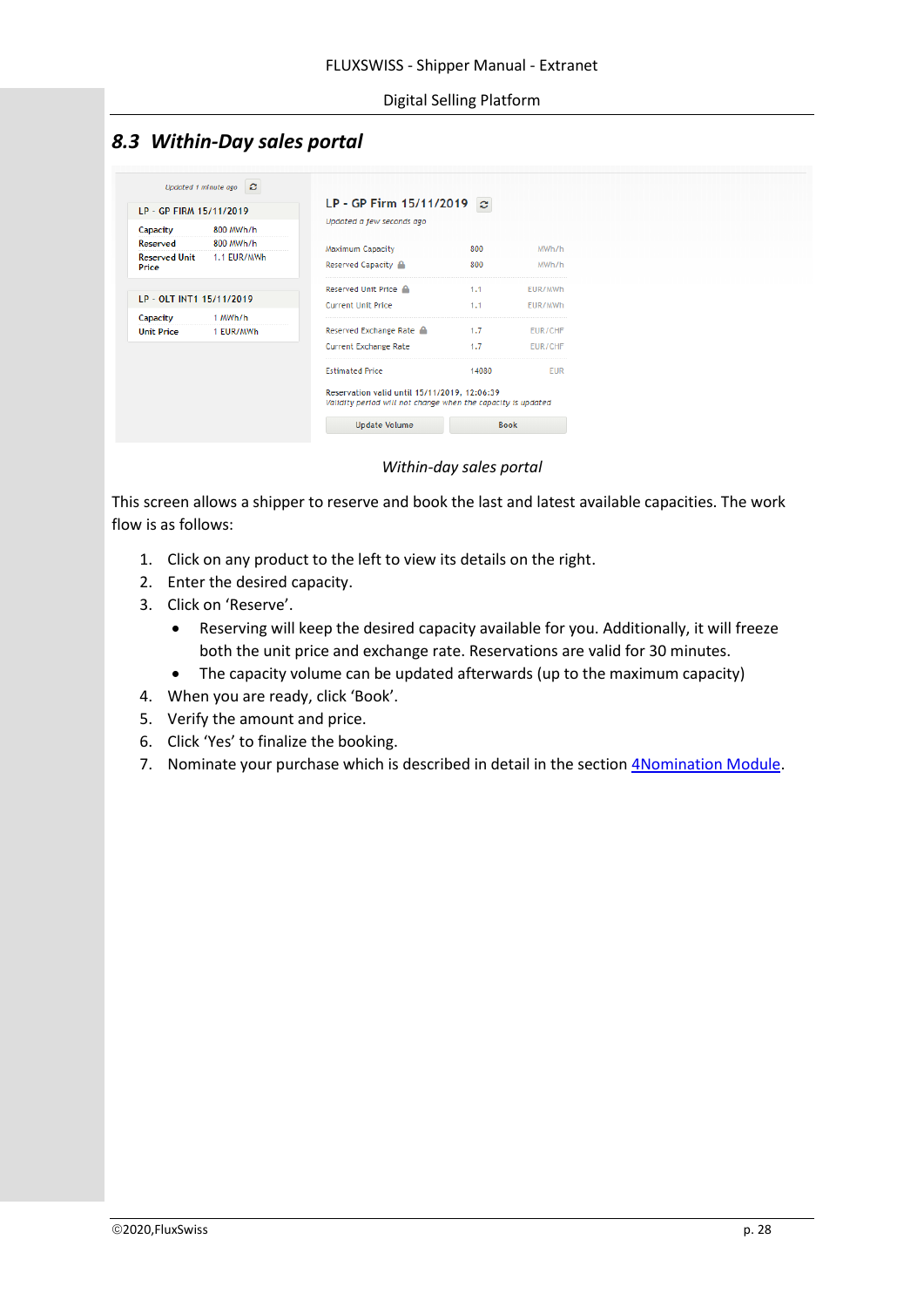### Digital Selling Platform

To see the most up-to-date information, you can use the refresh buttons ( $\sigma$ ) for either the list or the selected product.

| Field (list)                          | <b>Description</b>                                                                                                                                                                             |
|---------------------------------------|------------------------------------------------------------------------------------------------------------------------------------------------------------------------------------------------|
| Capacity                              | The capacity that is currently available for booking.                                                                                                                                          |
| <b>Unit Price</b>                     | The current price per unit for the product.                                                                                                                                                    |
| Reserved                              | The capacity that you as a business party have reserved for that product.                                                                                                                      |
| <b>Reserved Unit Price</b>            | The price per unit you will pay for your current reservation. This is the<br>price per unit at the time you made the reservation.                                                              |
| <b>Field (details)</b>                | <b>Description</b>                                                                                                                                                                             |
| <b>Maximum Capacity</b>               | The capacity that is currently available for booking.<br>This is the same as the 'Capacity' field on the left.                                                                                 |
| <b>Currently Reserved</b><br>Capacity | Only visible when you have a reservation for the product.<br>The capacity amount you have reserved.                                                                                            |
| <b>Required Capacity</b>              | The capacity you as a business party want to reserve or book.                                                                                                                                  |
| <b>Reserved Unit Price</b>            | Only visible when you have a reservation for the product.<br>The price per unit you will pay for your current reservation. This is the<br>price per unit at the time you made the reservation. |
| <b>Current Unit Price</b>             | The current price per unit.                                                                                                                                                                    |
| <b>Estimated price</b>                | Only visible when you have a reservation for the product.<br>An indicative total price if you would book your reservation immediately.                                                         |
| <b>Exchange Rate</b>                  | The current exchange rate between EUR and CHF.                                                                                                                                                 |
| <b>Field (confirmation)</b>           | <b>Description</b>                                                                                                                                                                             |
| <b>Total Quantity</b>                 | The total capacity amount you want to book for                                                                                                                                                 |
| <b>Estimated Price</b>                | An indicative price for the amount you want to book for.                                                                                                                                       |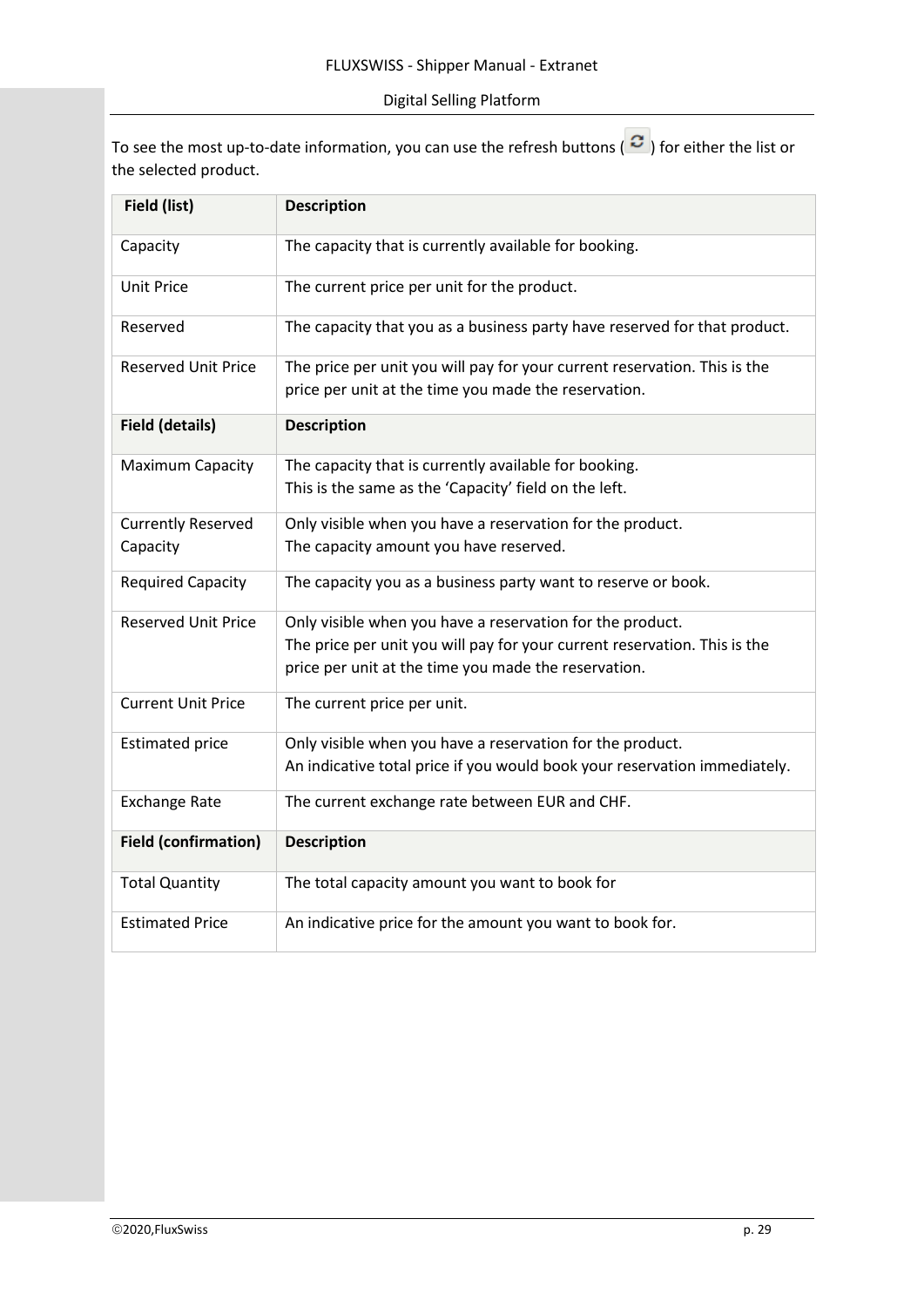#### Digital Selling Platform

#### **8.3.1 Notifications and errors**

Due to the limited availability of the products, the concurrent use of the application and fluctuating prices, it's possible reservations or bookings will fail due to various reasons. All errors and warnings should be clear from their description and unless there is a technical problem, are easy to solve.

When any value was changed since you opened the product, simply refresh the product using the refresh button ( $\in$ ). Otherwise, you probably entered an invalid amount in the capacity field.

| <b>Common scenario</b>                                                 | <b>Resolution</b>                                                                                                                                                                                                                                                                                                                             |
|------------------------------------------------------------------------|-----------------------------------------------------------------------------------------------------------------------------------------------------------------------------------------------------------------------------------------------------------------------------------------------------------------------------------------------|
| The maximum capacity<br>was lowered. You do not<br>have a reservation. | When the maximum capacity is still higher than your required<br>capacity, both the booking and reservation will succeed.<br>When the maximum capacity was recently lowered below your<br>required capacity, you will get an error message when you try<br>to book or reserve. Refresh the product to see the most recent<br>maximum capacity. |
| The maximum capacity<br>was lowered. You have a<br>reservation.        | The maximum capacity cannot go below your reserved capacity.<br>Booking the reserved amount will succeed.                                                                                                                                                                                                                                     |
| The unit price changed.<br>You do not have a<br>reservation.           | You will get an error message when you try to book or reserve<br>with a unit price that is obsolete. Refresh the product and try<br>again with the most recent unit price.                                                                                                                                                                    |
| The unit price changed.<br>You have a reservation.                     | The unit price is fixed for you as soon as you make a<br>reservation. Updating your reservation will still maintain the<br>original unit price (valid for 30 minutes). Booking will succeed at<br>the reserved unit price.                                                                                                                    |
| The exchange rate<br>changed.                                          | You will get an error message when you try to book or reserve<br>with an exchange rate that is obsolete. Refresh the product and<br>try again with the most recent exchange rate.                                                                                                                                                             |